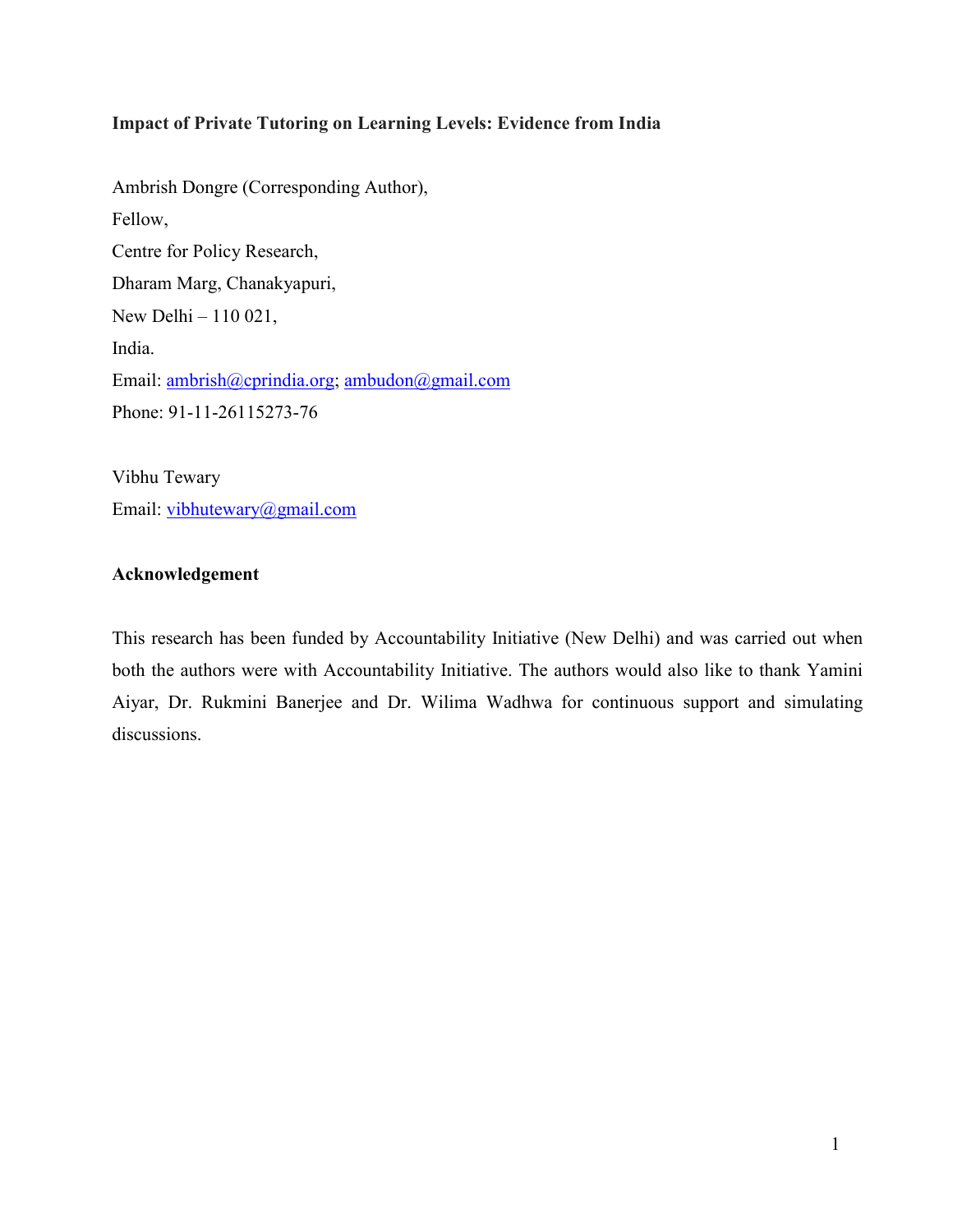## **Abstract**

Despite widespread and substantial household expenditure on private tutoring in many developing countries, not much is known about their effects on learning outcomes. The main challenge in estimating such an effect is that the decision to send the child for private tutoring is endogenous.

This paper utilises a large household survey conducted in rural India, and employs Fixed Effect estimation to control for the effect of unobserved variables. We find positive and significant effect of private tutoring on learning outcomes for students in grades one to eight. This effect is equivalent to an additional year of schooling or being in a private school instead of a government school. The effect is stronger for the disadvantaged students – those who are less wealthy, and those whose parents are relatively less educated.

These are, to our knowledge, the first estimates of impact of private tutoring on learning outcomes in the Indian context.

*JEL Classification*: I20, I21 *Keywords*: ASER, Private tutoring, India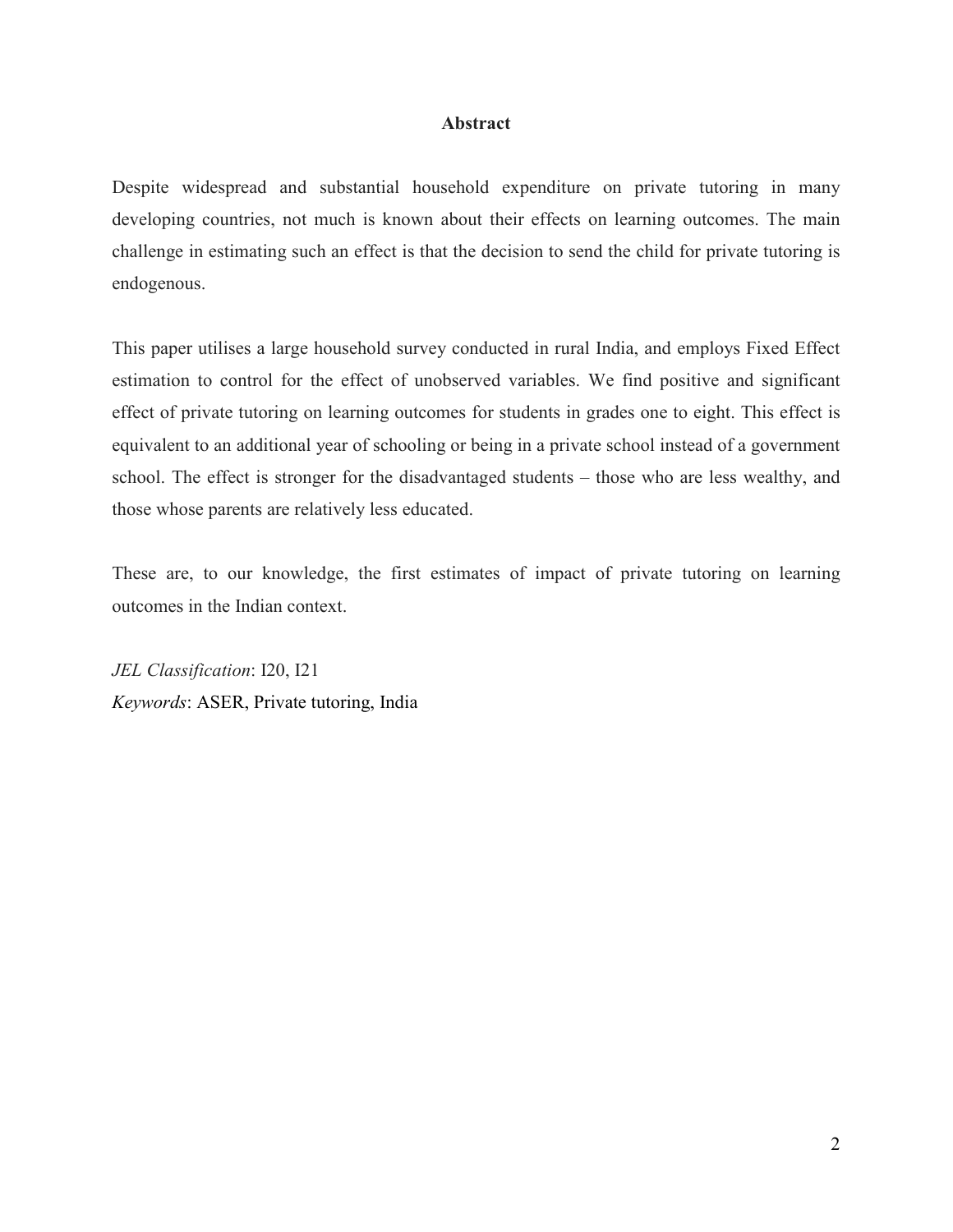#### **1. Introduction**

Realising the importance of education in development of human capital and economic growth, policy makers in developing countries have given substantial attention to education, especially school-based education in the last two decades. This commitment is reflected in the second Millennium Development Goal (MDG), which states that all children, whether boys and girls, should be able to complete a full course of primary schooling<sup>1</sup>. Consequently, critical and rigorous analysis of policies surrounding provision of school-based education has received much-deserved attention (Glewwe et al 2013; Muralidharan 2013; Hanushek 2003). But in the process, role of additional educational inputs provided by the households, such as private tutoring, has remained neglected.

Private tutoring can be defined as fee-based tutoring that provides supplementary instruction to children in academic subjects that they study in the mainstream education system (Dang and Rogers 2008). It is widespread across many developing as well as developed countries<sup>2</sup>. A substantial fraction of household expenditure on education is devoted to spending on private tutoring. In Korea, for example, households spent 2.8% of GDP on private tutoring in 2006, equivalent to 80% of government expenditure on public education for primary and secondary schooling (Kim and Lee 2010). In Turkey, aggregate expenditure on private tutoring is 1.44% of GDP, and is comparable to total public sector educational spending (Tansel and Bircan 2006).

Does private tutoring improve outcomes? The main challenge in estimating impact of private tutoring is non-random selection of students in it. Students who attend private tutoring are likely to differ systematically from those who don't take tuitions on various observable and unobservable dimensions. Differences along the observable dimensions can be controlled but differences along the unobservable dimensions such as ability, motivation, parental concern for

<sup>&</sup>lt;sup>1</sup> http://www.un.org/millenniumgoals/education.shtml

<sup>&</sup>lt;sup>2</sup> Paviot et al (2008) analyze phenomenon of private tutoring in Kenya, Malawi, Mauritius, Namibia, Zambia and Zanzibar. They find proportion of students taking private tuitions ranged from 44.7% in Namibia to 87.7% in Kenya. Countries such as Japan, Malaysia and Korea also have large proportion of students in the middle school and above attending private tuitions (Bray 2007; Bray 2011; Dang and Rogers 2008; Kim and Lee 2010).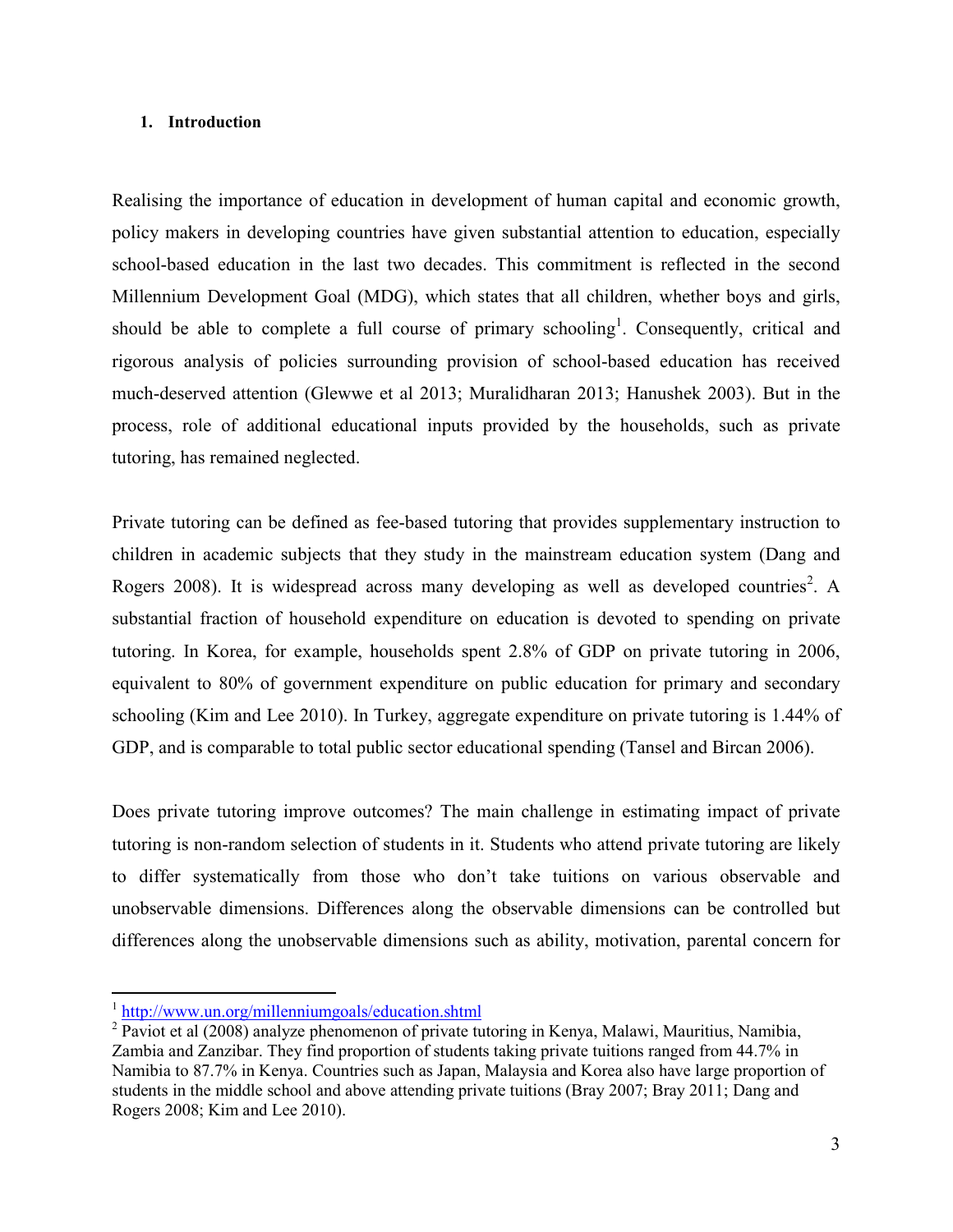education etc., by their nature, are difficult to account for. More importantly, these factors are correlated with both, learning outcomes and likelihood of attending tuitions. As a result, if we find any difference in learning levels of students who attend private tuition and those who don't, it's not clear whether this difference is due to private tuitions alone or the unobservable factors also play a role. Only a few papers have recognized this problem and findings from these papers are mixed. Dang (2007), and Ono (2007) find substantial effects of private tutoring, while Briggs (2001), Gurun and Millimet (2008), and Kang and Ryu (2013) find negligible effects<sup>3,4</sup>.

Our paper contributes to this nascent literature by providing effect of private tutoring on learning outcomes of students in elementary grades (grades one to eight) in India. We employ Fixed Effects (FE) estimation technique to control for heterogeneity between clusters of data. In crosssectional data, clusters mean households, schools or villages that have heterogeneous effect on the outcome of interest, which can be netted out using FE estimation<sup>5</sup>. We are well-placed to employ this technique due to availability of a dataset whose underlying sampling strategy is such that pre-determined number of villages from each district and pre-determined number of households from each selected village were to be surveyed (details below). But it must be noted that even the household FE can't control for heterogeneity between children within the same

-

<sup>&</sup>lt;sup>3</sup> I do not mention here the studies that don't attempt to control for endogeneity. See Dang and Rogers (2008) for details on these studies.

 $4$  Dang (2007) estimates effects of expenditure on tutoring in Vietnam using a nationally representative survey data. Since expenditure on tutoring is not reported for all the households, and dependent variable (i.e. academic ranking) is discrete and ordered, he esimates joint Tobit and ordered Probit model, with tutoring prices as an instrument. He finds significant effects of tutoring on academic performance. Students in Japan invest substantial time and money in *ronin* (spending additional years to prepare for entrance examinations through specialised entrance preparatory schools) to get selected in top universities. Ono (2007) estimates an instrument variable regression which shows that *ronin* investments improve the probability of attending better quality university, which in turn, improves earnings. Thus, investment in *ronin* pays off from the individual student's point of view. Briggs (2001) investigates effect of tutoring on scores in standardised tests for college admissions in the US using a nationally representative sample of students from  $8<sup>th</sup>$  grade through high school and beyond. But his estimates using Heckman approach suggest that tutoring helps but by a rather small amount. Findings from Turkey are also similar as shown by Gurun and Millimet (2008) through bivariate probit estimation. They show that expenditure on tutoring has no effect on probability of university placement when positive selection is taken into account. Kang and Ryu (2013) employ a variety of estimation methods to a panel data set from South Korea, and find that expenditure on tutoring has modest effect on test scores of middle school students (grades seven to nine).

<sup>&</sup>lt;sup>5</sup> French and Kingdon (2010) use similar approach.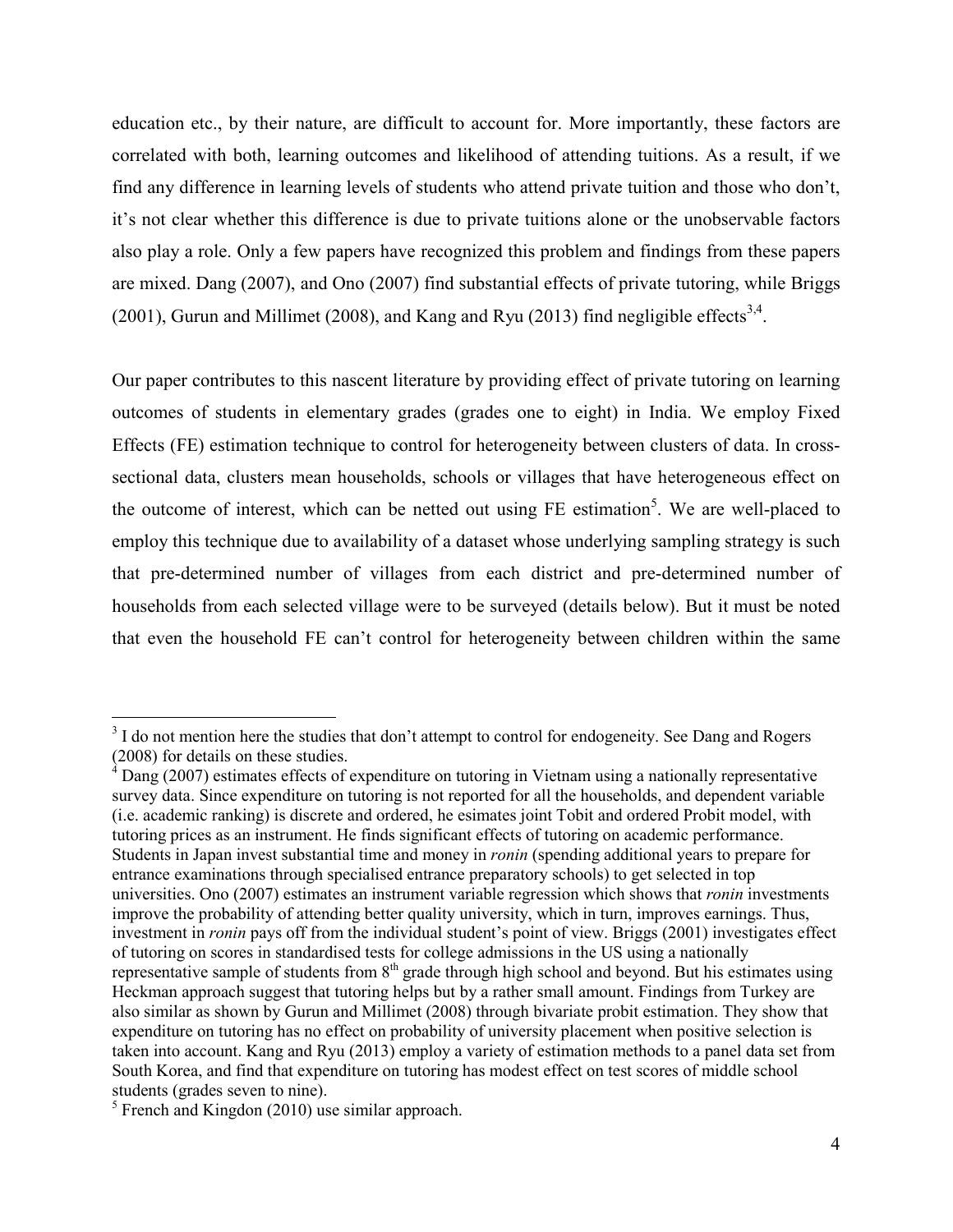household. Hence we use the procedure developed by Altonji et al (2005) and Oster (2014) to estimate the extent of bias in our estimates.

The results indicate consistently positive and statistically significant effect of private tuitions on learning levels of students at elementary level (grades one to eight) in rural India. The FE estimation indicates 0.14 standard deviation effect of private tutoring on learning outcomes. This effect is equivalent to an additional year of schooling or being in a private school instead of a government school. We also find that the effect of private tuition is stronger for the students who have lower learning outcomes, i.e. the students enrolled in government schools compared to the students enrolled in private schools, the children who are from economically disadvantaged background, and the children whose parents are relatively less educated. The results if we consider math and language scores separately, and for various sub-samples (children in the age group of six to ten years, and restricting sample to a few states) are also in similar direction.

To our knowledge, this is the first research work which attempts to rigorously estimate impact of tuitions on learning outcomes in the rural Indian context, where almost one-fourth students in elementary grades attend private tuitions.

## **2. Background**

### *2.1 Elementary Education in India*

The landscape of elementary education in India has transformed dramatically in the last decade. The governments, at the central and at the level of states, have increased allocation on elementary education more than two fold from Rs. 68,853 crore in 2007-08 to Rs. 147,059 crore in 2012-13 (Accountability Initiative 2012). Increased allocation has translated into higher expenditure which in turn, has led to increased access to schools, and improved physical and human infrastructure in schools. Enrollments have shot up, and proportion of out of school children has come down to less than four per cent even in rural areas in 2013 (ASER 2013). In 2010, the Indian parliament passed the Right to Education (RTE) Act, which declared elementary education as a fundamental right, i.e. it is now obligation of the government to ensure that every child between six and fourteen years of age is in school and in 'age-appropriate' class.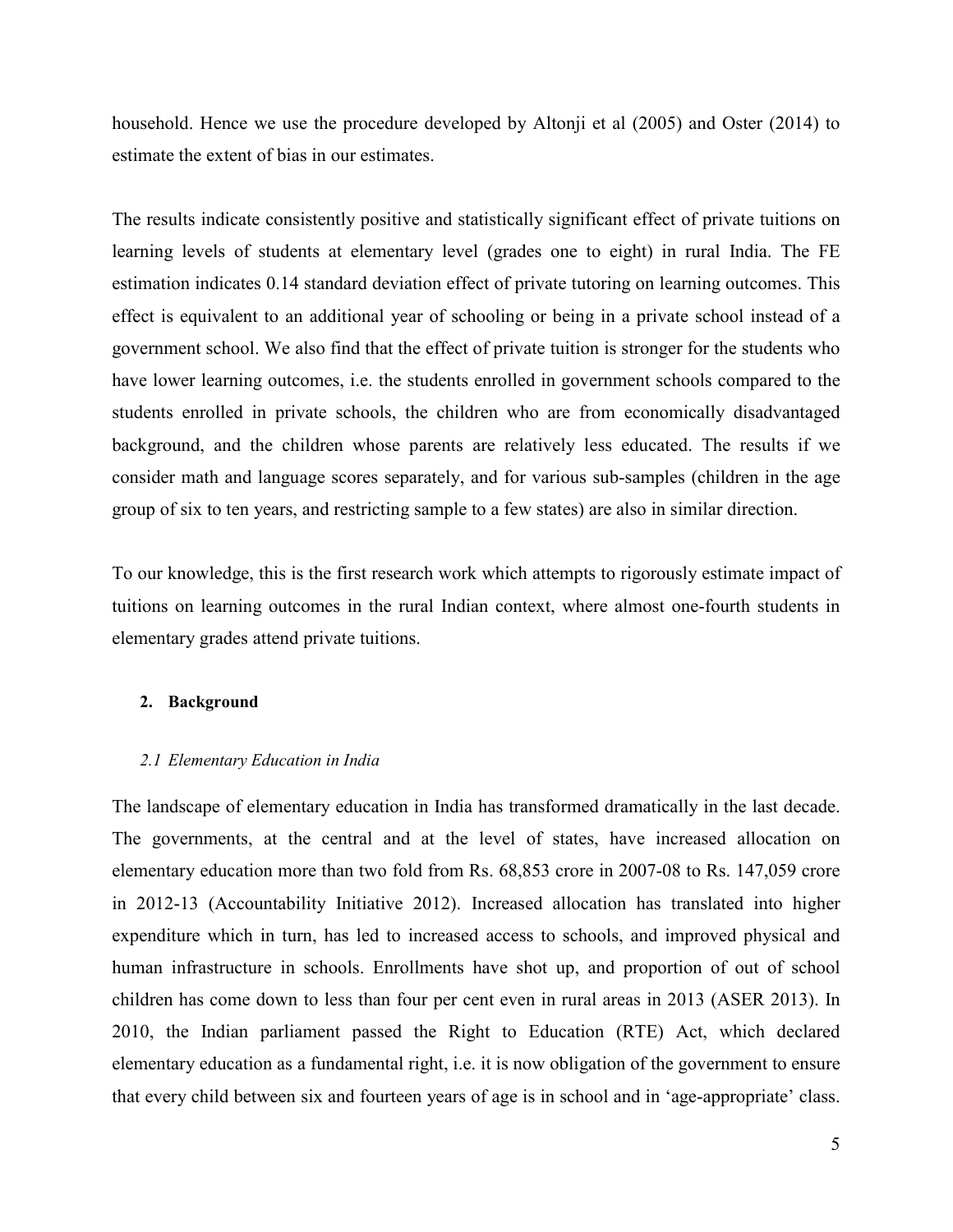Despite these input improvements, it has been repeatedly shown that learning levels of Indian students are alarmingly low. For example, only 47% students in grade five could read grade two level text, and only 52.3% students in grade five could solve two-digit subtraction problem, in rural India (ASER 2013). Partly as a response to this, share of private schools in total enrollment has been increasing in both rural and urban areas. A substantial body of literature has analyzed impact of private schools on learning outcomes<sup>6</sup>.

Most of the literature has focused on issues surrounding public and private provision of schoolbased education. Role of other private educational inputs provided by the household toward children's education, including private tuitions, and their impacts, has remained unexplored.

### *2.2 Private Tuitions in India*

-

It is widely known that a large proportion of students attend private tuitions in India. This phenomenon is not restricted to higher grades, and urban areas. Approximately one-fifth of rural Indian children in grades one to eight also attend private tuitions  $(ASER (2009-2013))^7$ . There is substantial variation among states in terms of proportion of children attending tuition (figure 1). Almost three-fourth of children at elementary level in rural West Bengal and Tripura, and close to half of children in rural Bihar and Odisha attend private tuitions<sup>8</sup>. Children attending tuition spend, on an average, nine hours in tuitions per week (IHDS 2004-05), which is equivalent to one and a half school day<sup>9</sup>. They pay on average, Rs. 170 per month, amounting to slightly above Rs. 2000 per annum to attend these tuitions  $(ASER 2013)^{10}$ .

<sup>&</sup>lt;sup>6</sup> The key problem in estimating effect of private schools is that of selection bias. See Chudgar and Quin (2012), Desai et al (2008), French and Kingdon (2010), Goyal (2009), Kingdon (1996), Muralidharan and Sundararaman (2013), and Singh (2013) for more detailed discussion.

 $<sup>7</sup>$  Numbers are likely to be much higher for children in urban areas. ASER doesn't survey children in</sup> urban area. As per India Human Development Survey (IHDS), carried out in 2003-04, 26% per cent children in grades one to eight attend tuition.

<sup>&</sup>lt;sup>8</sup> For more on private tutoring in West Bengal, see Majumdar (2014), Pratichi Education reports (2002, 2009) and SCERT, West Bengal (2009).

<sup>&</sup>lt;sup>9</sup> IHDS stands for India Human Development Survey. See Desai et al (2010) for more details.

 $10$  NSS 64<sup>th</sup> round (2007-08), which is quite dated now, indicated that at an all India level, on an average, expenditure on private tutoring constituted 8% and 14% of household expenditure on education, for primary and middle school classes. For rural areas, it was 7.6% and 13.1%, and for urban areas, it was 8.5% and 15.1%. For the age group 5-29 years, expenditure on private tutoring constituted 0.19% of GDP in 2007-08.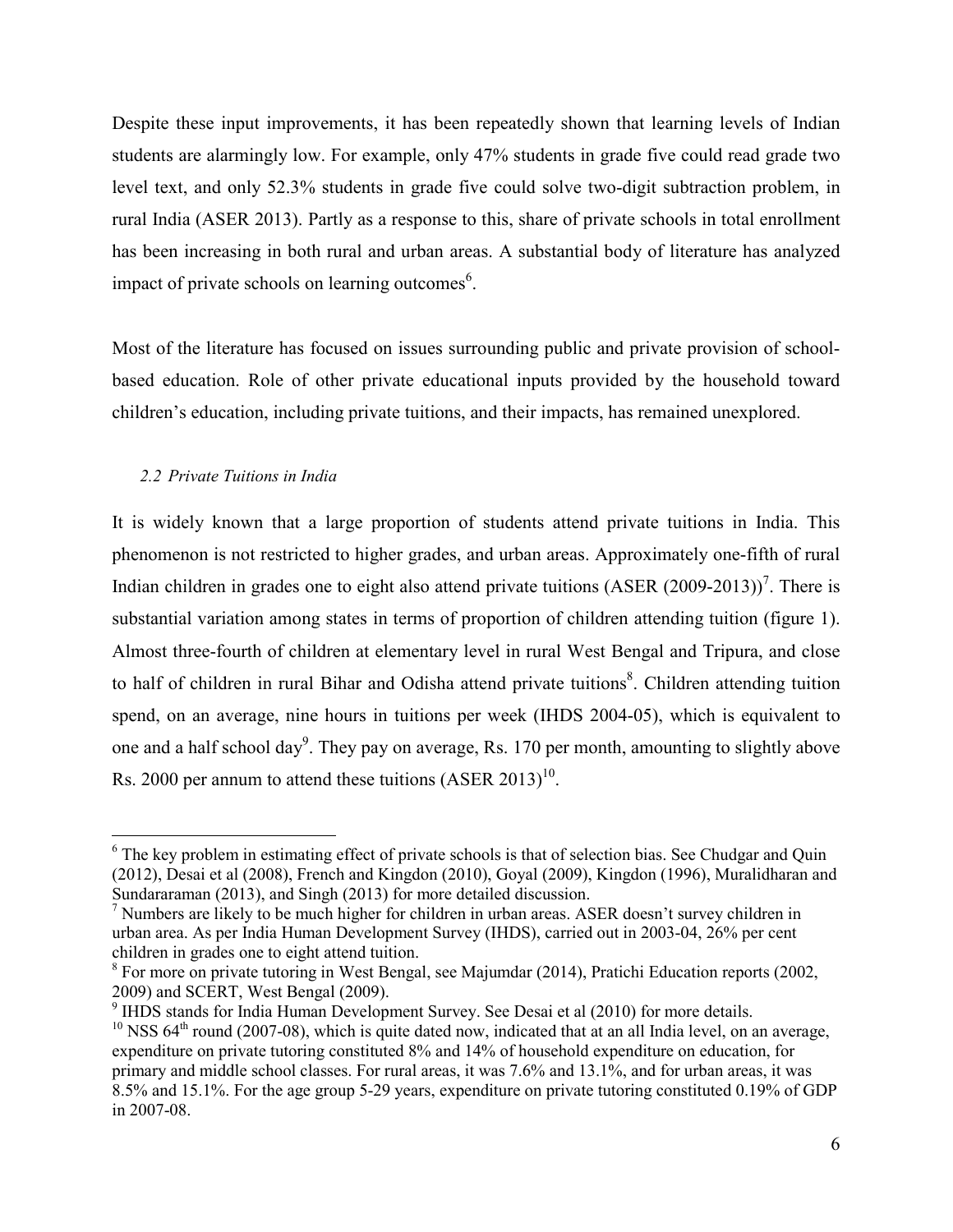Why might these children attend private tuitions?<sup>11</sup> For one, parents might feel that they are not in a position to guide their child in studies, and hence prefer to send the child to a tutor. An academically weak child might fall behind of what is being taught in the class, and hence might need more individual attention, which can be provided by private tutors. This might be especially true in the Indian context where an 'ambitious' curriculum leaves many students behind<sup>12</sup>. In many developing countries, schools in general, and government schools in particular, may not deliver 'quality' education<sup>13</sup>. Parents might prefer private school but private schools may not be available or affordable. In these instances, parents might feel the need to supplement schoolbased education with private tutoring (Banerjee and Wadhwa 2013; Dang and Rogers 2008). The private tutors are said to provide notes on specific chapters and topics to the students, as well as conduct mock tests regularly. This helps reduce 'exam phobia' among students (Majumdar 2014). In many instances, it has been observed that government school teachers shirk their responsibilities in school in order to increase demand for private tutoring (Biswal 1999; Jayachandran  $2014$ <sup> $14$ </sup>. As a consequence, private tutoring is now considered 'essential', and unless it is beyond the parent's capability, tutoring has become as necessary as going to school (Majumdar 2014).

## **3. Empirical Strategy**

Consider a 'full' model of determining learning level of a child as shown below in equation I,

 $Y_i = \beta_0 + \beta_1 * P_i + \pi * X_i + \varepsilon_i,$ (I)

 $\overline{a}$ 

 $11$  We mention here the reasons relevant in the context of private tutoring for children in elementary sections. Analysis by Kim and Lee (2010) indicates that among other things, high prevalence of private tuition in South Korea can be explained by increased demand for education with increased income, and real or perceived advantage of elite universities. In fact, they suggest that expenditure on private tutoring is driven by academically better students who have a good chance of being admitted to the prestigious universities. The same applies in case of Japan and Turkey as well (Ono 2007; Gurun and Millimet 2008).

<sup>&</sup>lt;sup>12</sup> It is acknowledged that curriculum in many developing countries is quite ambitious in terms of coverage and pace (Muralidharan and Zieleniak 2013; Pritchett and Beatty 2012).

 $13$  See Glewwe and Kremer (2006) and Chaudhury et al (2006) for more on state of government schools in developing countries.

 $14$  It is important to note that the Right to Education (RTE) Act explicitly prohibits private tutoring by school teachers.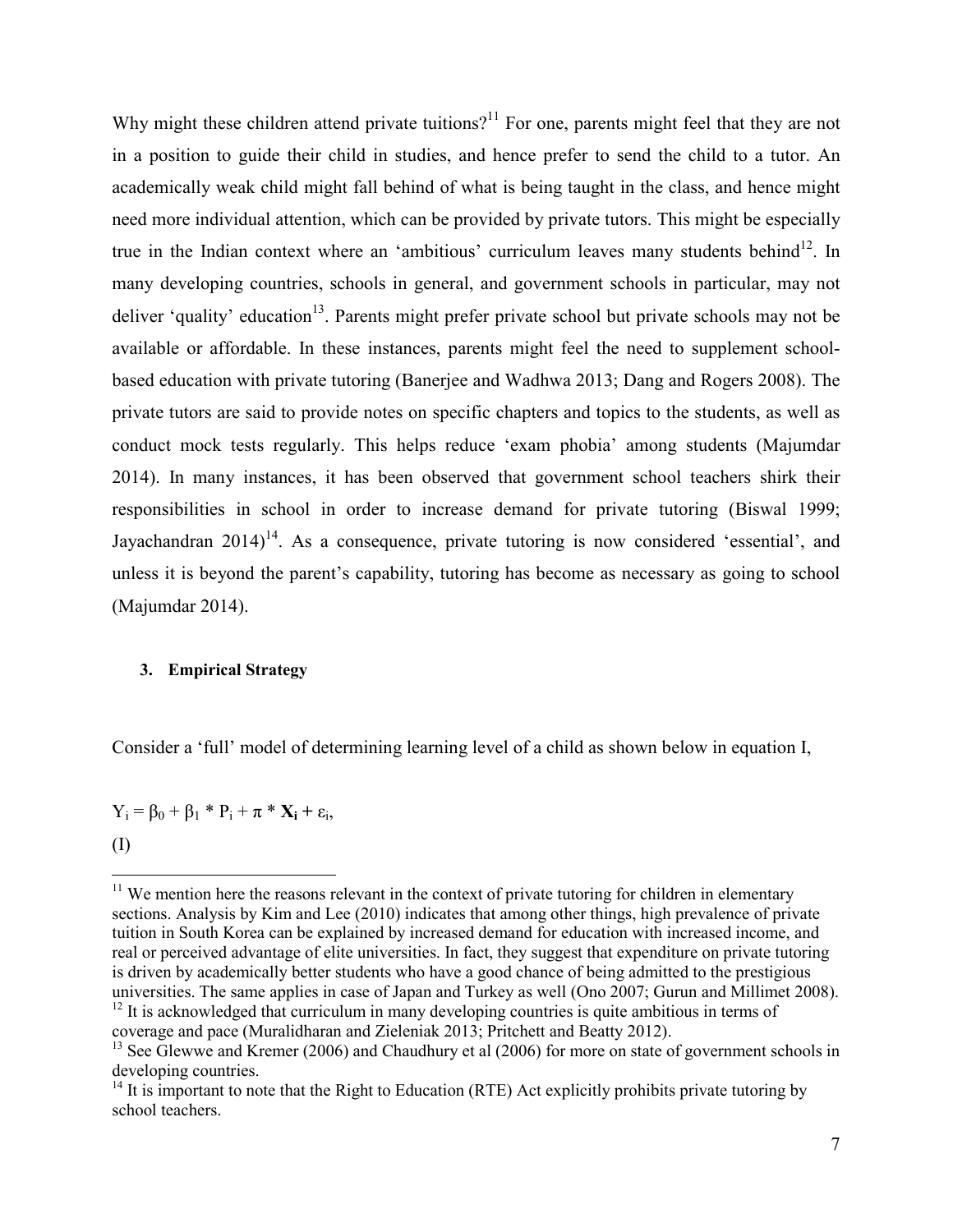where dependent variable  $Y_i$  is a measure of learning level for child i (in this context, standardized aggregate score for child i, details in section four).  $P_i$  is an indicator for whether child i attends private tuition, while **Xi** is a vector of all other factors that affect learning levels of child i, including child, household and village level factors. ε is the error term. In this 'full' model,  $\beta_1$  is the true causal effect of private tuition on learning levels. But in reality, not all factors affecting private tuition are observed. Hence,

$$
Y_i = \beta_0 + \beta_1 * P_i + \pi_1 * X_{1\textbf{,}i} + \pi_2 * X_{2\textbf{,}i} + \varepsilon_i,
$$
  
(II)

where **X<sup>1</sup>** indicates vector of observable characteristics affecting learning levels, and **X2** indicates vector of unobservable characteristics. Since only **X<sup>1</sup>** are observable, what is estimated is

 $Y_i = \beta_0 + \beta_1 * P_i + \pi_1 * X_1$ ,**i** + ξ<sub>i</sub>, (III)

where  $ξ$  consists of  $X_2$  and  $ε$ .

Factors such as a child's inherent ability or motivation, emphasis a family places on education, school environment are some of the examples of variables in **X2**. A key feature of these variables is that they are cor-related not only with the learning levels but also with whether a child attends private tuition. As a result, OLS estimation yields biased estimate of effect of private tuitions on learning levels.

3.1 Fixed Effects (FE) Estimation

We use FE estimation to control for observable and unobservable factors at various levels affecting learning outcomes. We start with OLS estimation, and then introduce state FE, district FE, village FE and household FE successively. State FE controls for factors varying across states, district FE controls for factors varying across districts within the same state, village FE controls for factors varying across villages, while household FE controls for factors which vary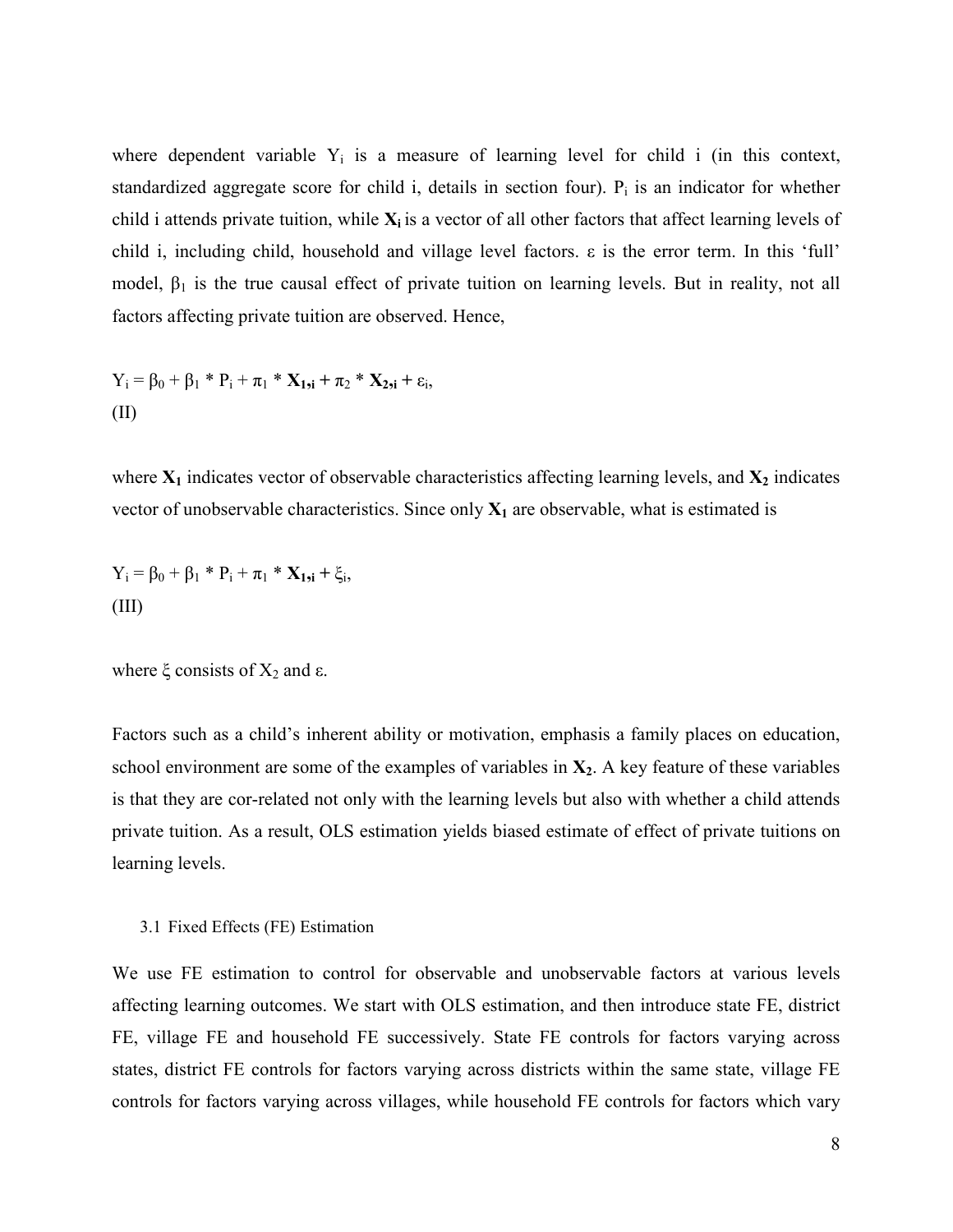across households (but not within households) that affect learning levels. Each successive level of FE estimation yields an estimate of effect of private tuition on learning level, which is closer to the 'true' causal effect. The equation with household FE is

 $Y_{ij} = \beta_0 + \beta_1 * P_{ij} + \mu_j + \pi_1 * X_{1 \text{,} ij} + \xi_{ij},$ (IV)

where µ<sup>j</sup> captures household level factors affecting learning levels. **X1,ij** indicates *child level* factors affecting learning levels.

As noted, even the household FE can't control for factors such as differences in intrinsic abilities and motivation of children, and differential parental support to children within the same household. And to the extent that these factors are correlated with child attending tuition, even the household FE estimates will remain biased. Can we quantitatively assess size of this bias? Can the bias alone explain positive correlation we find between private tutoring and learning outcomes? To answer these questions, we use the procedure suggested by Altonji et al (2005) based on the idea that amount of selection on the observed explanatory variables provide a guide to the amount of selection on the unobservables.

## *3.2 Differential Effect of Private Tuition*

Next, we allow the effect of tuition to vary as per the type of school child attends (government or private), economic status of the household (captured through condition of the building of the house), parental schooling (mother's and father's schooling, separately), and finally gender of the child. Note that when the variable of interest is at child-level (type of school attended, parental schooling, and gender), we use household FE, and when the variable of interest is at the household level (condition of the building of the house), we use village FE. The equations of both types are indicated below.

$$
Y_{ij} = \beta_0 + \beta_1 * P_{ij} + \beta_2 * \text{CHARACTERISTIC1}_{ij} + \beta_3 * (P_{ij} * \text{CHARACTERISTIC}_{ij}) + \mu_j + \pi_1 * X_{1\text{,}ij} + \xi_{ij},
$$
\n
$$
(V)
$$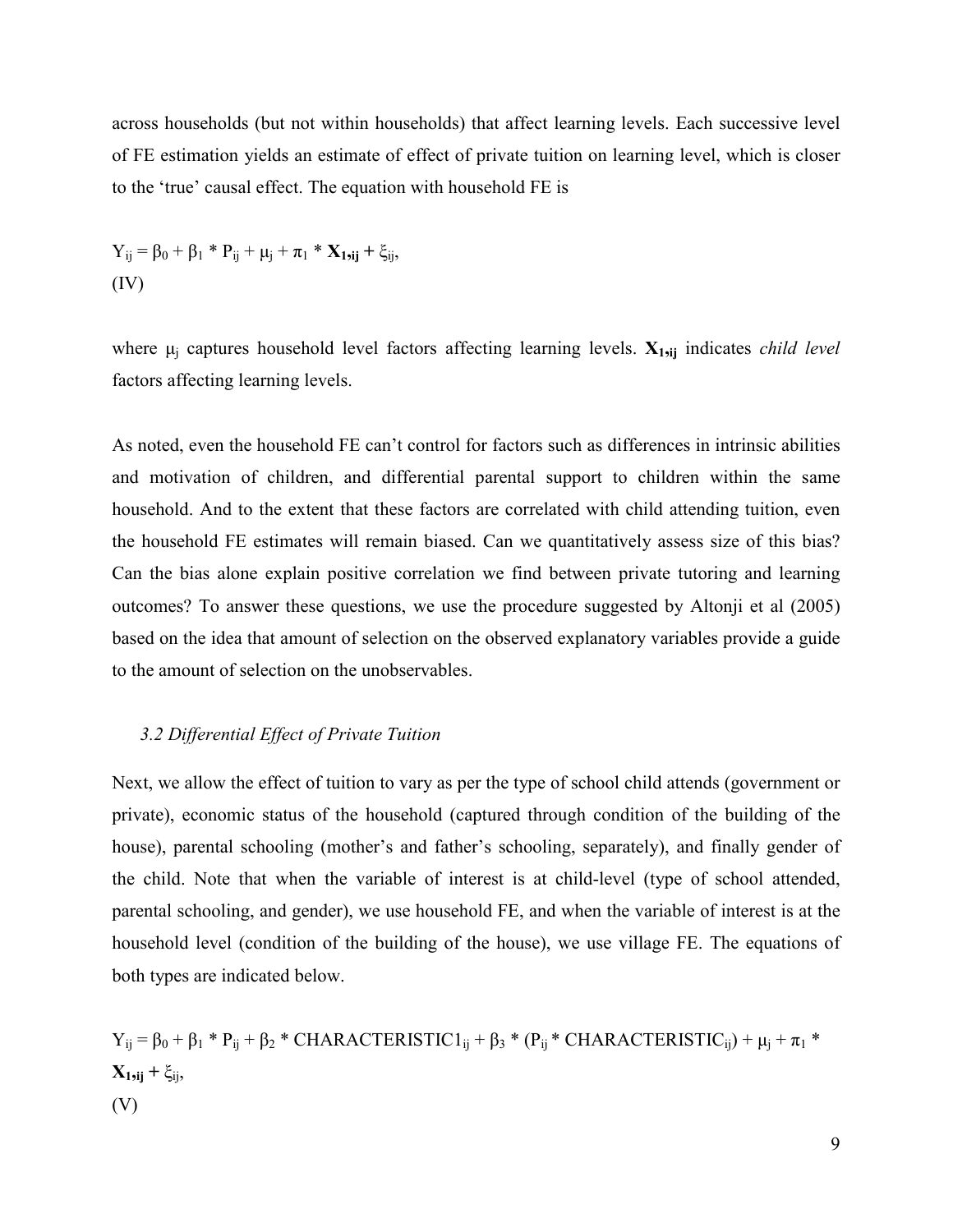where the variable 'CHARACTERISTIC1' is the child-level variable of interest – type of school attended, parental schooling, and gender of the child.

 $Y_{ijk} = β_0 + β_1 * P_{ijk} + β_2 * NON-PUCCA_{ijk} + β_3 * (P_{ijk} * NON-PUCCA_{ijk}) + μ_k + π_1 * X_{1,ijk} + ξ_{ijk}$ (VI)

where Yijk indicates learning level of child *i* in household *j* and village *k*. The variable 'NON-PUCCA' takes value of one if the building is poorly constructed.

In both these equations, sign and magnitude on the interaction term indicates whether attending tuition has a differential impact on learning levels.

## **4. Data**

<u>.</u>

### *4.1 Sampling Methodology*

We have used 2011 and 2012 waves of ASER survey conducted by ASER Centre, Delhi, India<sup>15</sup>. Initiated in 2005, the main objective of ASER survey is to generate reliable estimates of the status of children's schooling and basic learning (reading and arithmetic level) at the district level. The sample size is 600 households per district – 30 villages per district and 20 households in each village. This sampling strategy yields large sample size, running into slightly more than half a million observations at an all India level, which is the main strength of the data. We have restricted our analysis to children in the age-group of six to fourteen years, which yields a sample size of slightly less than half a million $16$ .

For 2011 round, villages were randomly selected using the village directory of 2001 census through probability proportional to size (PPS) techique..

 $15$  This paper reports and discusses results from ASER 2011. The results from ASER 2012 are broadly along the same lines, and are available on request from the authors.

<sup>&</sup>lt;sup>16</sup> RTE Act guarantees 'age-appropriate' school-based education for children in the age-group of six to fourteen years. Previous research using ASER data have also focused on this age-group (French and Kingdon 2010). Results don't change if we relax this restriction.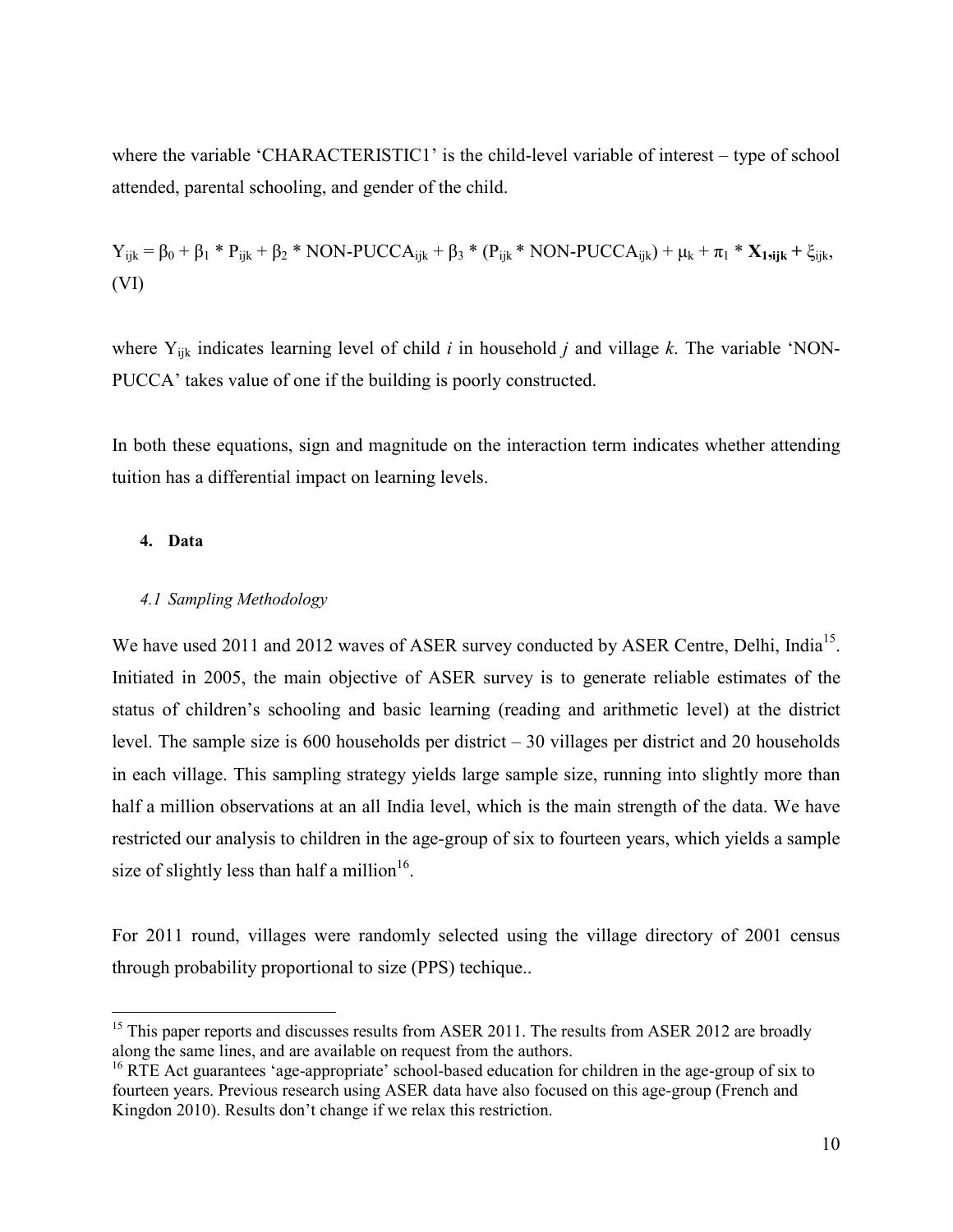The survey process in each village consisted of household survey, village survey, and survey of a government school in the village. Household survey involved gathering information about the schooling status of all children between three to sixteen years of age, whether the child attended private tuition, both parents' background (age, schooling status) and certain household indicators such as availability of electric connection, toilet, whether house is *pucca* (ceiling, walls and flooring built using cement or stone), possession of television, mobile phone, vehicle, availability of newspaper or other reading material etc. Village survey involved collecting information on existence of basic infrastructure such as roads, electricity, health centres and health providers (both, public and private), and schools (both, public and private), through observation.

The key feature of the data set is the assessment of reading and math level of all children between five to sixteen years of age in the sampled household. To measure the reading level, the child had to start with a paragraph (of grade one level). If the child could read the paragraph, then he/ she was asked to read a short story (of grade two level). If the child could not read the paragraph, then he/ she was asked to read any five words. If the child could not read words, he/she was asked to read any five letters. The child then was categorized into five categories: those who couldn't read the letters, those who could read letters but not the words, those who could read words but not the paragraph, those who could read paragraph but not the short story, and finally those who could read the short story (equivalent to grade two level). These categories have been coded as zero, one, two, three and four respectively. Similarly, for arithmetic, the children could belong to any of the categories – those who can't recognize numbers one to nine, those who can recognize numbers one to nine but not 11 to 99, those who can recognize numbers between 11 to 99 but couldn't solve a simple subtraction problem (two digit numerical problem with borrowing), those who could solve subtraction problem but not the division problem (three digit number divided by one digit number), and finally those who could solve the division problem. These categories have been coded as zero, one, two, three and four respectively. Same tests were used for all the children tested.

We have summed up the reading and math scores for each child, and then standardized it by subtracting a child's aggregate score from the mean aggregate score of all students, and then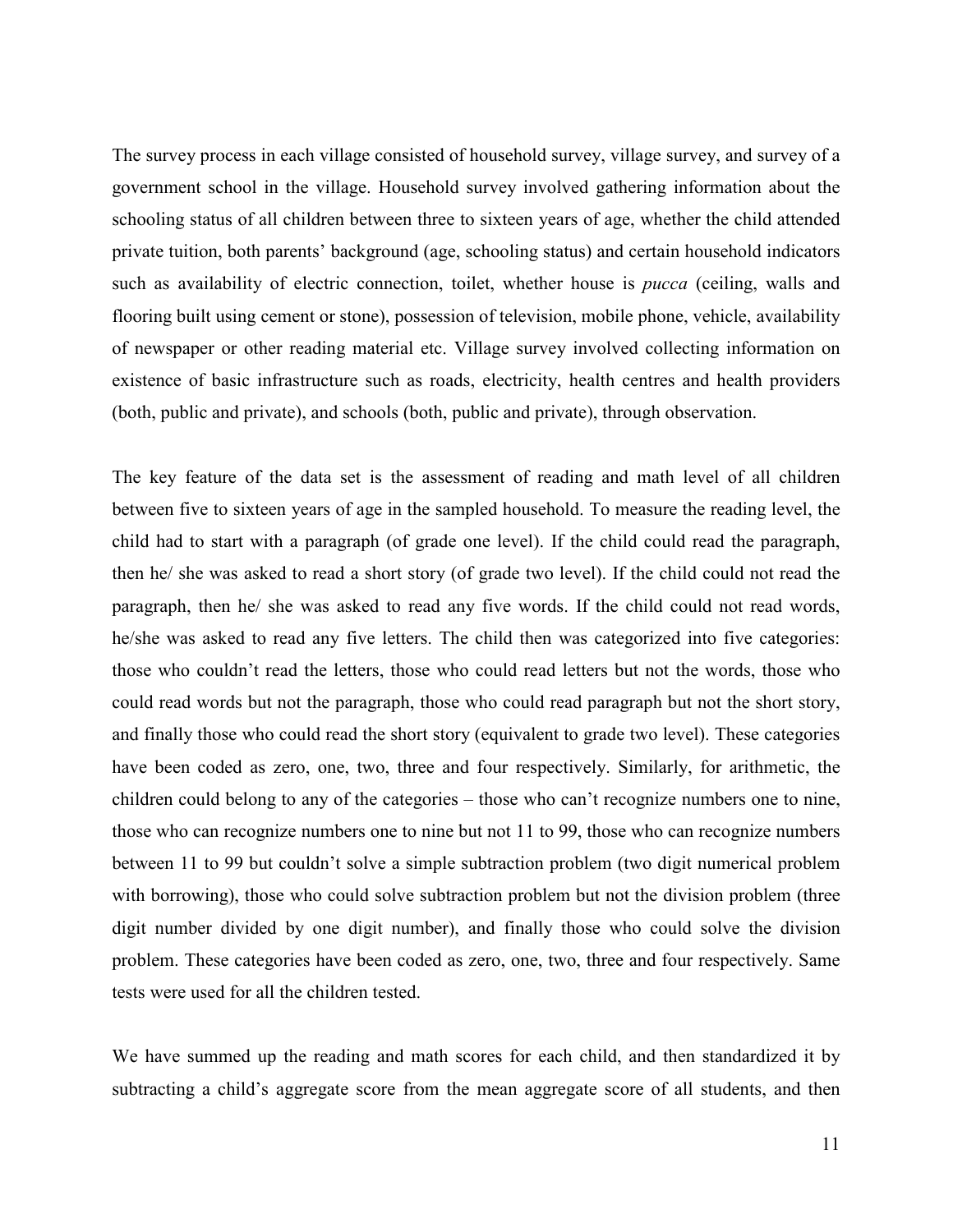dividing by the standard deviation of aggregate score for that year. This standardized aggregate score has been used as dependent variable in our empirical analysis.

#### *4.2 Descriptive Statistics*

Table 1 presents basic statistics based on data collected through ASER 2011. Children are, on average, 10 years old which means they would be in grades four or five. 47% of these are girl children. 73% of students attended government schools in ASER  $2011^{17}$ . Learning levels of children are dismal – on an average, children are able to read words but not the paragraph, and can recognize numbers 11 to 99 but can't solve the subtraction problem<sup>18</sup>. 20% children attend private tuitions in this sample. On average, mothers are 34 years of age, and have completed education till grade four, while fathers are 39 years of age and have completed education till grade six. Only 36% of the households stay in *pucca* houses. Interestingly, proportion of households with television is higher than proportion of households with toilets in the house. Hardly 10% households get newspaper daily. Most of the villages have electricity connection, and close to three-fourth villages have *pucca* road leading to the village, and a PDS shop. 43% of the villages have private schools.

### \*\*\*\*\*\*\*\*\*\*\*\*\*\*\*\*\*\*\* (Table 1 here) \*\*\*\*\*\*\*\*\*\*\*\*\*\*\*\*\*\*\*\*\*\*\*\*\*

Table 2 compares children attending private tuition and those who don't with respect to various characteristics. Column 3 shows results without State FE, while column 5 shows results with State FE. Column 5 shows that children attending private tuition have more privileged background than children who don't attend private tuitions. Being in a government school, being a girl child and being in a lower grade, each reduce the probability of attending tuition. Parents of children attending tuition are more educated, i.e. they have completed two more grades of education. Children attending tuition belong to relatively affluent households, as indicated by nature of house (*pucca, semi-pucca or kutcha*), availability of toilet, ownership of television set, mobile phone, and computers, and availability of newspapers and other reading material in the

 $\overline{a}$ 

 $17$  This proportion has come down to 70% in ASER 2012.

<sup>&</sup>lt;sup>18</sup> Comparison of ASER 2011 and ASER 2012 indicates decline in learning levels.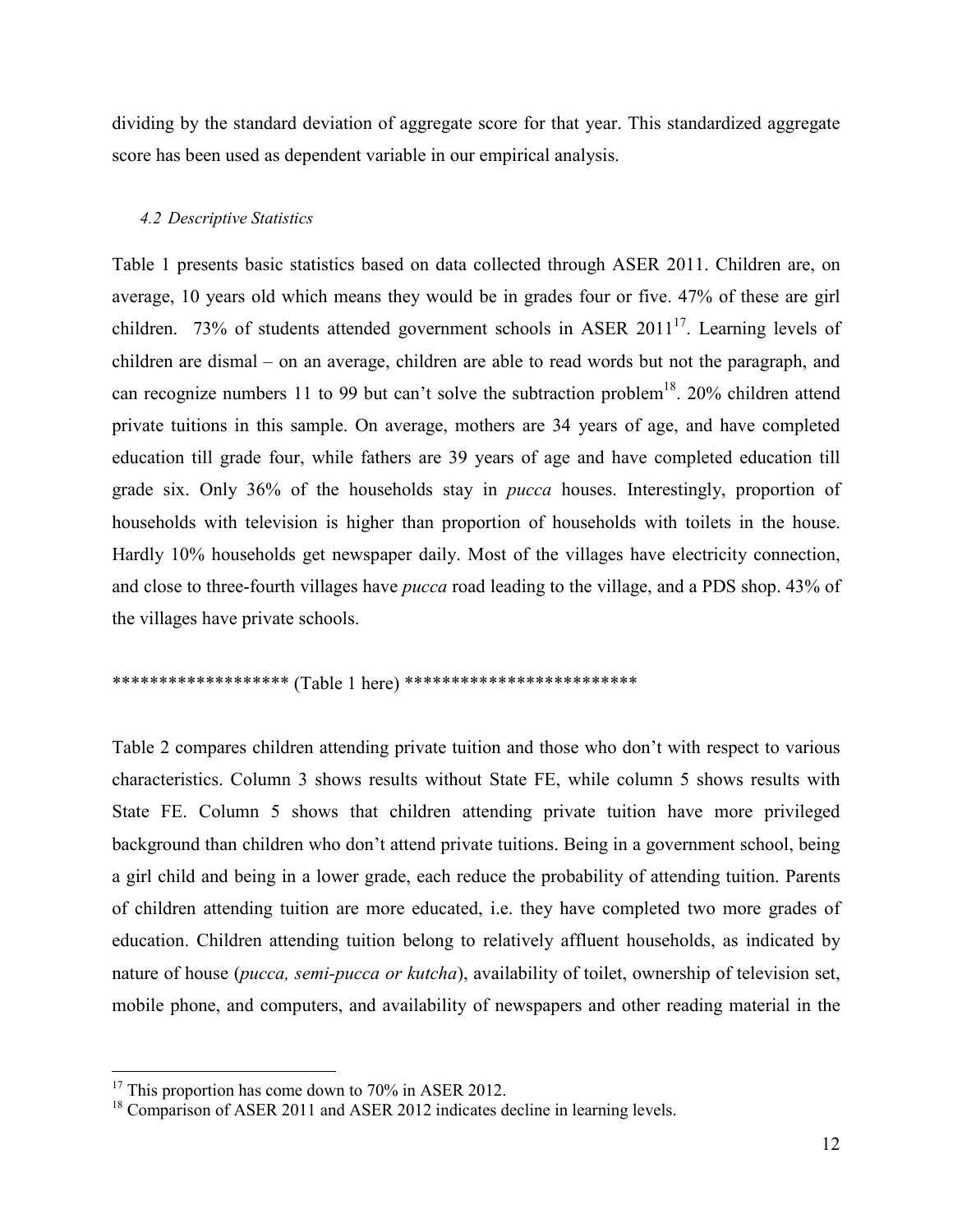house<sup>19</sup>. Children who belong to economically active or larger villages have higher probability of attending private tuition–children from villages which have banks, primary health centre, private health centre, private school, and internet café have higher probability of attending private tuitions.

## \*\*\*\*\*\*\*\*\*\*\*\*\*\*\*\*\*\*\* (Table 2 here) \*\*\*\*\*\*\*\*\*\*\*\*\*\*\*\*\*\*\*\*\*\*\*\*\*

We also estimate a linear probability model where dependent variable equals unity if the student attends tuition and zero otherwise. The results are broadly similar to that of table  $2^{20}$ .

## **5. Results<sup>21</sup>**

 $\overline{a}$ 

## *5.1 Private Tuition and Learning Level*

Table 3 shows the results from FE estimations. Baseline is a child that attends government school, and doesn't attend private tuition. Keeping space constraint in mind, we have shown the coefficients for tuition variable and other child level controls only. Column (1) shows the results with no controls other than variable of interest– whether the child attends private tuition. In column (2), we add child, household and village level controls. In columns 3 to 6 we successively add state FE, district FE, village FE and finally, household FE.

### \*\*\*\*\*\*\*\*\*\*\*\*\*\*\*\*\*\*\* (Table 3 here) \*\*\*\*\*\*\*\*\*\*\*\*\*\*\*\*\*\*\*\*\*\*\*\*\*

Column (1) shows that attending private tuition is associated with  $0.36\sigma$  increase in standardized aggregate score. Once other control variables are added, the magnitude drops to  $0.15\sigma$  (column 2). As we add State FE, district FE and Village FE, and finally Household FE, the coefficient on private tuition doesn't change much, remaining around  $0.14\sigma$ - $0.15\sigma^{22}$ . How large is this effect? Comparing coefficient on private tuition with that of grade in which child is studying or that of

<sup>&</sup>lt;sup>19</sup> These results are similar to what is found in Korea (Kim and Lee 2010).

 $20$  Complete results are available on request from the authors.

 $21$  The paper displays only the key results. Complete results are available on request from the authors.

 $22$  We obtain similar results when we use propensity score matching (PSM) technique (nearest neighbour matching with replacement, with caliper values being 0.001, 0.0001 and 0.00001).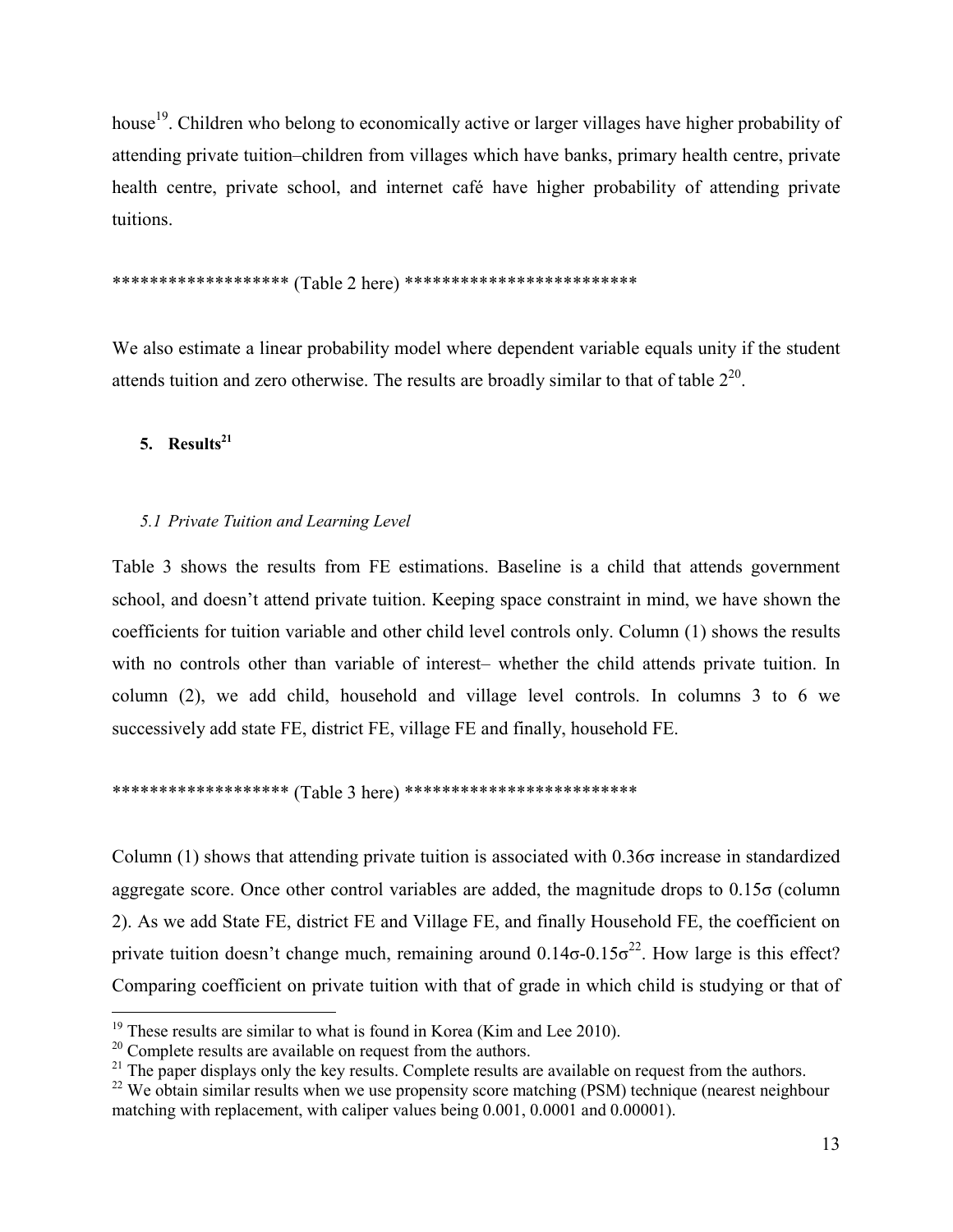type of school reveals that the effect of attending tuition is as large as moving one grade up or attending a private school (Household FE in column 6).

As far as other variables are concerned, the direction of effect is on anticipated lines. Higher the age of the child, higher the standard in which the child is studying, and higher the affluence of the household, higher is the learning levels. Being in a government school is associated with lower learning levels. Village characteristics don't play an important role.

We also run similar regressions with dependent variable being a binary variable which takes value of one if a student has a particular level of reading or math competency (say, being able to read grade one level text; being able to perform two digit subtraction). The results are on the similar lines.

## *5.2 Robustness Checks*

 $\overline{a}$ 

As mentioned, even the household FE estimates are likely to be biased. Hence, we use procedure suggested by Altonii et al  $(2005)^{23}$ . Our results indicate that estimated size of the bias is less than 30% of the estimated coefficient. What this means is even after taking into bias into account, learning outcomes of the children attending private tuitions are 0.1 SD higher.

In table 4, we provide results separately, for standardized math score (column 1) and standardized language score (column 2). Columns (1a) and (2a) show the village FE results, while columns (1b) and (2b) show household FE results. In each case, the effect of private tuition is positive and statistically significant. Effect is higher for math compared to language score.

In table 5, we restrict the sample to include only those students who are in the age-group of 6-10 years. Coefficient on private tuition is positive and significant. In fact, effects are much higher for the younger age-group<sup>24</sup>.

<sup>&</sup>lt;sup>23</sup> STATA code was specifically written to carry out this procedure. Special thanks to Soham Sahoo (Doctoral student at ISI (Delhi)) for his help on this aspect.

 $^{24}$  This can partly be explained by the fact that the highest level of language and math skills tested in ASER surveys correspond to standard 2 level. The older students have greater probability of doing better whether they attend tuition or not.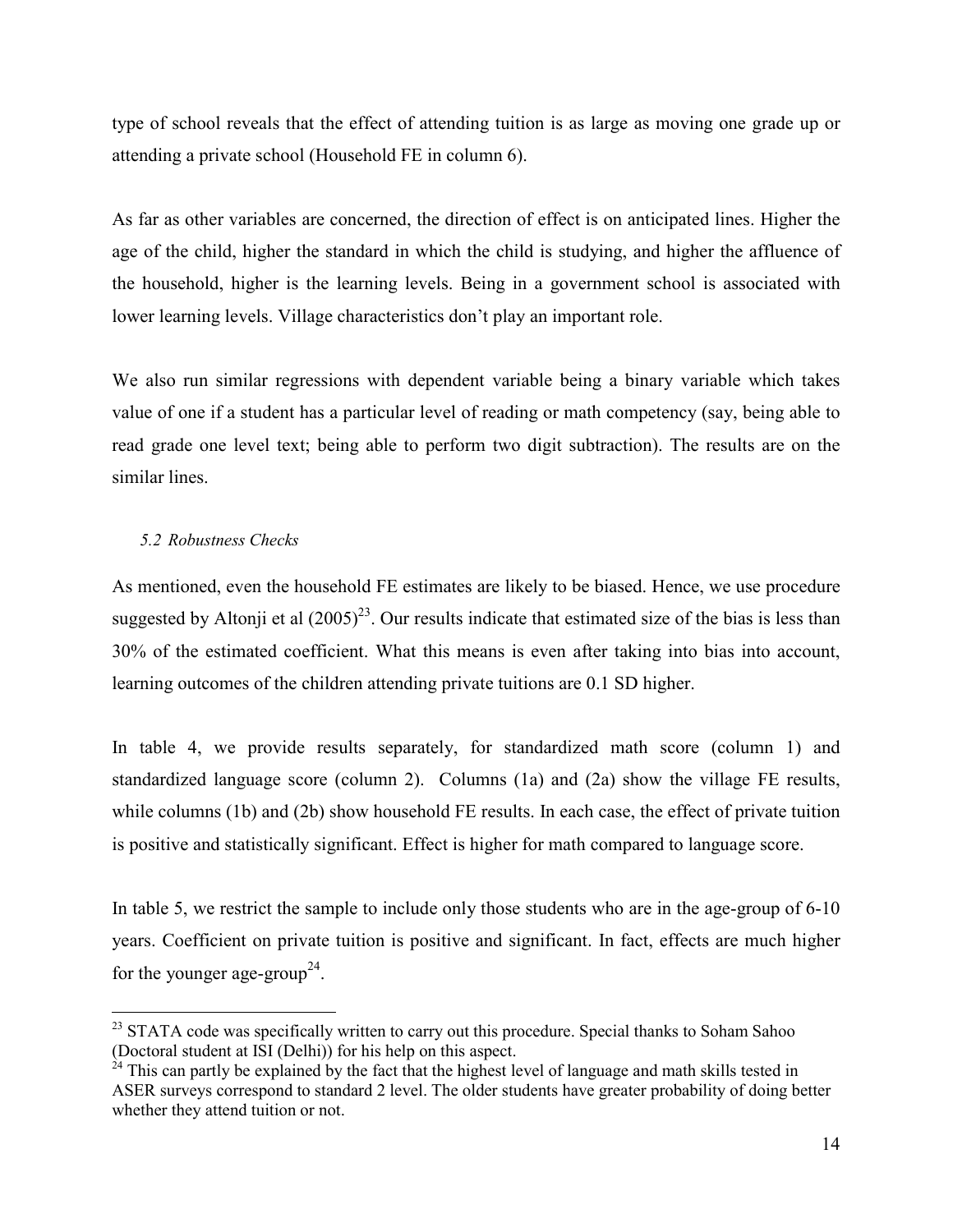As mentioned before, prevalence of private tuition is quite high in states like Bihar, West Bengal and Orissa. Columns 1 to 4 in table 6 show the results when we restrict the sample to students in these States. Effect of private tuition on learning outcomes is higher in these states compared to the rest of the country.

Thus, the main result, that of positive and significant effect of private tuition on learning outcome holds even within various sub-samples.

## *5.3 Heterogeneous Effects*

Tables 7A and 7B display the result where we allow the effect of tuition to vary as per the school type, condition of the building of the house, and gender of the child (in table 7A), and mother's and father's schooling (in table 7B). In table 7A, those who attend private school but not private tuition are at the baseline in column 1, those who stay in pucca houses and not attend private tuition are at the baseline in column 2, and finally, male students not attending private tuition are at the baseline in column 3. Results in columns 1 and 3 are based on household FE, while results in column 2 are based on Village FE. In table 7B, children whose mothers and fathers have zero years of schooling, and not attend private tuition are at the baseline. Results in table 7B are based on Household FE.

Both, 7A and 7B indicate that, female students, as well as those students who attend government schools, those who stay in non-pucca households, and those whose parents have relatively less years of schooling have lower learning outcomes. Interestingly, coefficients on interaction terms indicate that these are the students who benefit more from private tuitions, with exception of female students. For example, effect of tuition is almost twice as high for children enrolled in government schools compared to those who are enrolled in private schools (table 7A). Thus, interaction effects clearly suggest that private tuitions benefit more to those who have lower learning levels, and thus they are actually leveling the playing field.

#### \*\*\*\*\*\*\*\*\*\*\*\*\*\*\*\*\*\*\* (Table 7A, 7B here) \*\*\*\*\*\*\*\*\*\*\*\*\*\*\*\*\*\*\*\*\*\*\*\*\*\*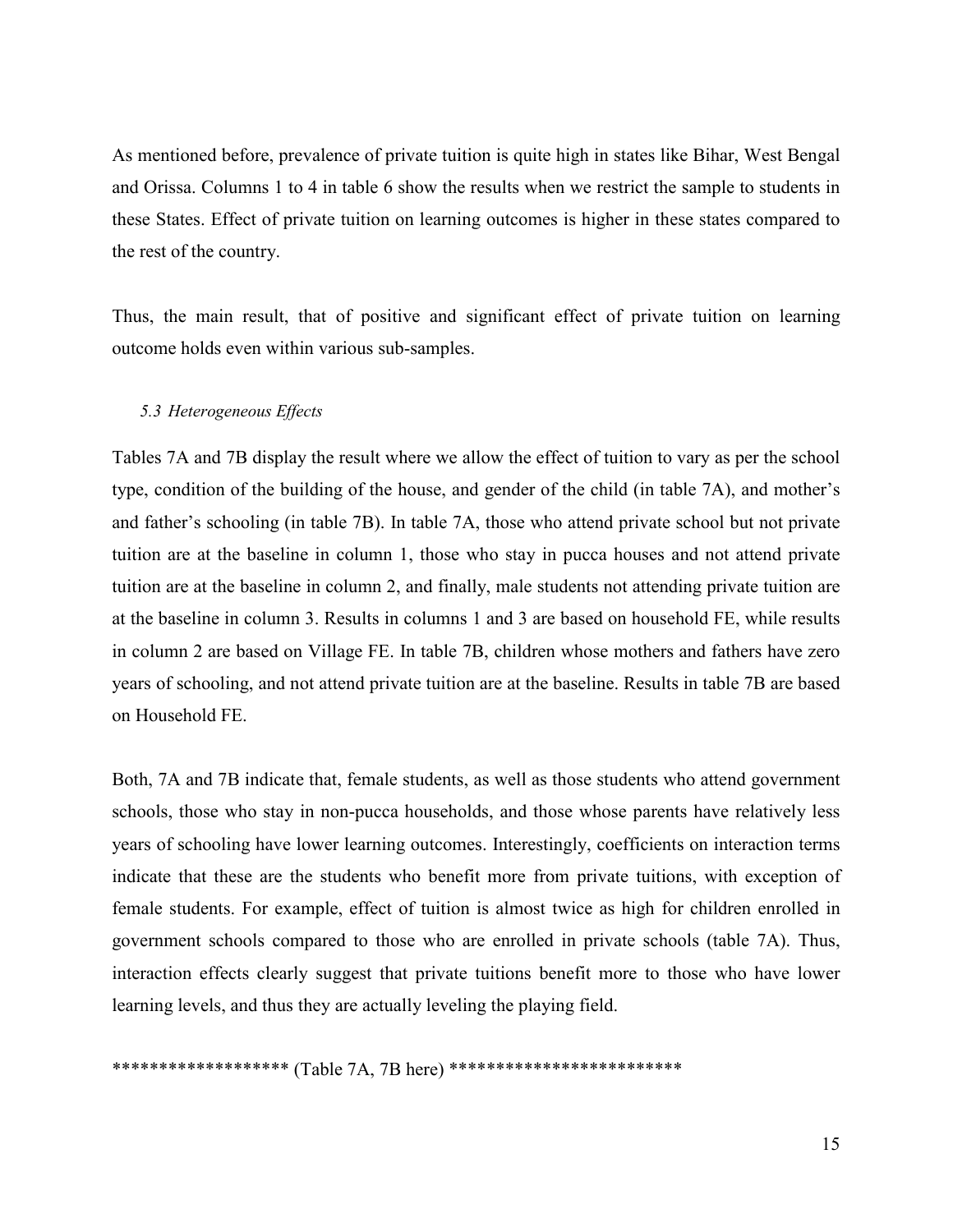#### **6. Conclusion**

Private tutoring is fee based tutoring that provides supplementary instruction to students in academic subjects that they study in the mainstream education system. Private tutoring is widely prevalent in many developing and some of the developed countries as well, including India. Results in this paper indicate positive and statistically significant effect of private tuitions on standardized aggregate score (consisting of math and language scores) for students in grades one to eight in rural India. Bias can't account for all the effect. We also find that private tuitions benefit more to those students who have lower learning levels. These results also hold when we analyze subsequent round of the same dataset.

Why do private tuitions have a positive effect on learning outcomes? Those who attend tuition spend more time studying. Analysis of IHDS data indicates that those who attend tuition spend, on average, 9 hours per week in tuitions, i.e. one and half extra school days per week. Another explanation could be that tutors might be making some efforts to identify the child's weakness, and teach accordingly which might explain why effects of private tuition are higher for relatively disadvantaged students. And finally, the link between incentives and accountability – if someone is paying for a service, the onus is on the service provider to deliver..

What policy implication does this have? Clearly there is demand for private tutoring. Curbing or banning tutoring is not the solution, which is near impossible to enforce. Tutoring improves learning outcomes. But tutoring is available only for those who can afford it. Thus, tutoring can lead to widening existing inequalities in learning outcomes. But private tutoring benefits more to those students who have lower learning levels. Hence, one possible public policy response could be provision of remedial education in schools itself. Majumdar (2014) also stresses the need for reforming the mainstream education system – reducing the weight of curricula, stopping the practice of 'home tasks' at least for very young children and recruiting adequate number of teachers.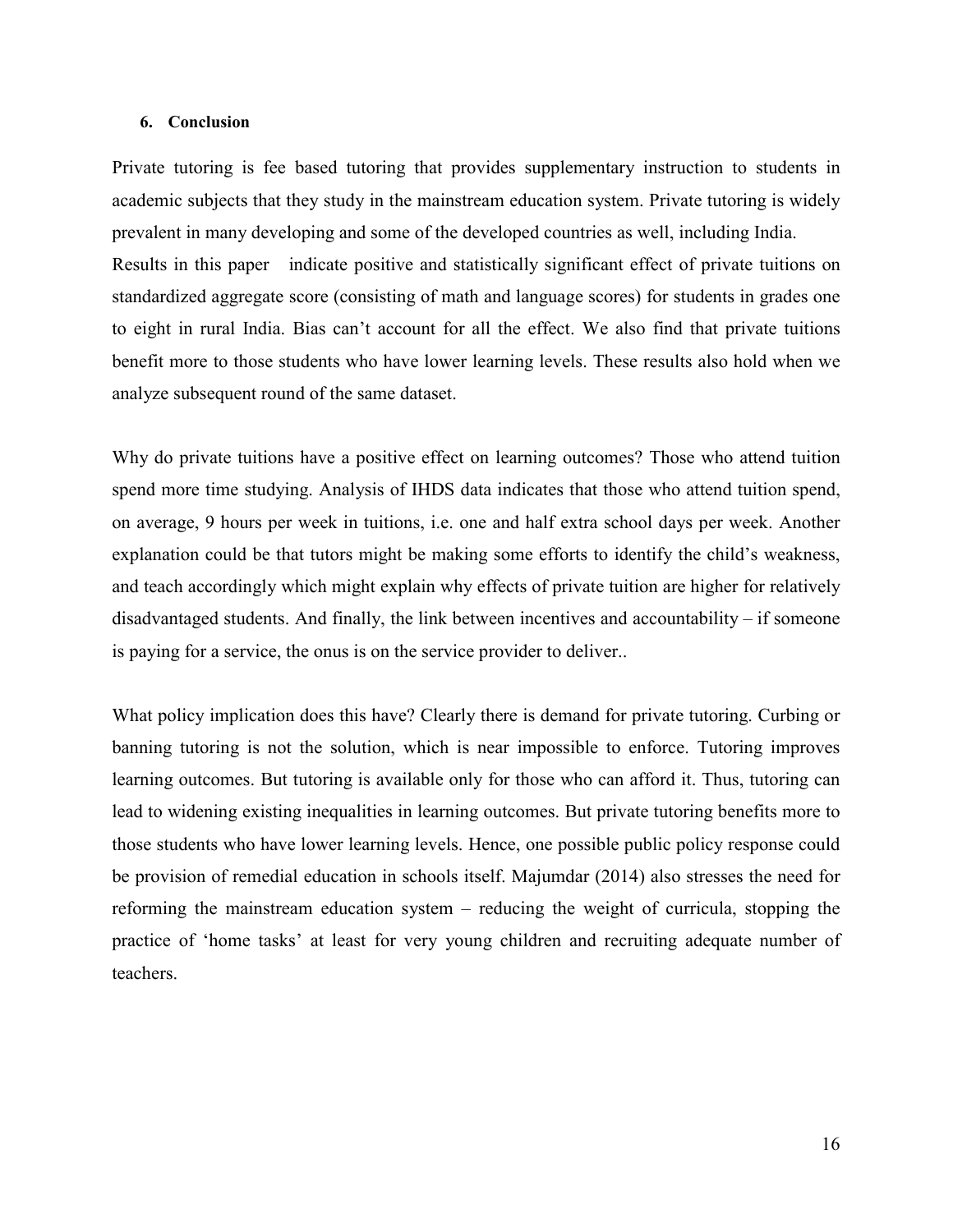## **References**

Accountability Initiative (2012): *PAISA Report*. Centre for Policy Research, New Delhi.

Altonji, A, T Elder and C Taber (2005): "Selection on Observed and Unobserved Variables: Assessing the Effectiveness of Catholic Schools", *Journal of Political Economy,* Vol. 113, No. 11

ASER Centre (2010): *Annual Status of Education Report*. New Delhi.

ASER Centre (2011): *Annual Status of Education Report*. New Delhi.

ASER Centre (2012): *Annual Status of Education Report*. New Delhi.

ASER Centre (2013): *Annual Status of Education Report*. New Delhi.

Banerjee, R and W Wadhwa (2013): "Every Child in School and Learning Well in India: Investigating the Implications of School Provision and Supplemental Help" in *India Infrastructure Report 2012: Private Sector in Education*, edited by IDFC FOUNDATION, India: Routeledge, 2013.

Biswal, B (1999): "Private Tutoring and Public Corruption: A Cost-effective Education System for Developing Countries", *The Developing Economies,* 37(2), pp 222-240.

Bray, M (2007): *The Shadow Education System: Private Tutoring and Its Implications for Planners*, Second edition, UNESCO: International Institute for Education Planning, Paris.

Bray, M (2011): *The Challenge of Shadow Education: Private Tutoring and Its Implications for Policy Makers in the European Union*, European Commission, Luxembourg (downloaded from *http://hdl.handle.net/10722/138568*).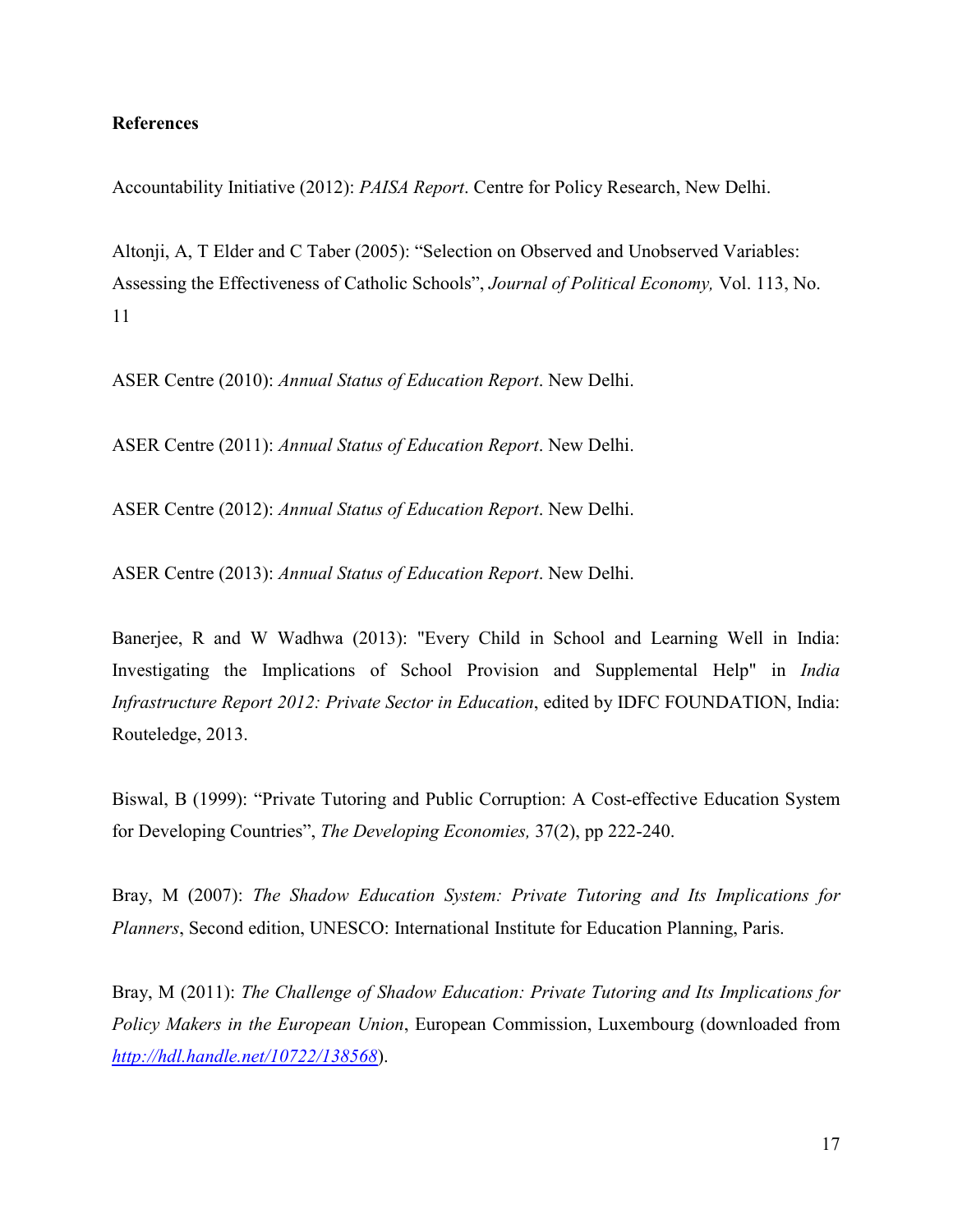Briggs, D C (2001): "The Effect of Admission Test Preparation: Evidence from NELS - 88", *Chance,* Vol. 14(1), pp 10-18.

Chaudhury, N, J Hammer, M Kremer, K Muralidharan and F H Rogers (2006): "Missing in Action: Teacher and Health Worker Absence in Developing Countries", *Journal of Economic Perspectives,* 20(1), pp 91-116.

Chudgar, A and E Quin (2012): "Relationship between Private Schooling and Achievement: Results from Rural and Urban India", *Economics of Education Review*, 31, 376-390.

Dang, H (2007): "The Determinants and Impact of Private Tutoring Classes in Vietnam", *Economics of Education Review*, 26(6): 684-699.

Dang, H and F H Rogers (2008): "How to Interpret the Growing Phenomenon of Private Tutoring: Human Capital Deepening, Inequality Increasing, or waste of resources?", *Policy Research Working Paper 4530*, Development Research Group, The World Bank, Washington DC.

Desai, S, A Dubey, R Vanneman and R Banerjee (2008): "Private Schooling in India: A New Educational Landscape", *Brookings-NCAER India Policy Forum*, Vol. 5, The Brookings Institution.

Desai, S, A Dubey, B Joshi, M Sen, A Shariff, and R Vanneman (2010): "Human Development in India: Challenges for Society in Transition", Oxford University Press.

French, R and G Kingdon (2010): "The Relative Effectiveness of Private and Government Schools in Rural India: Evidence from ASER Data", *DoQSS Working Paper*, No. 10-03, Institute of Education, University of London.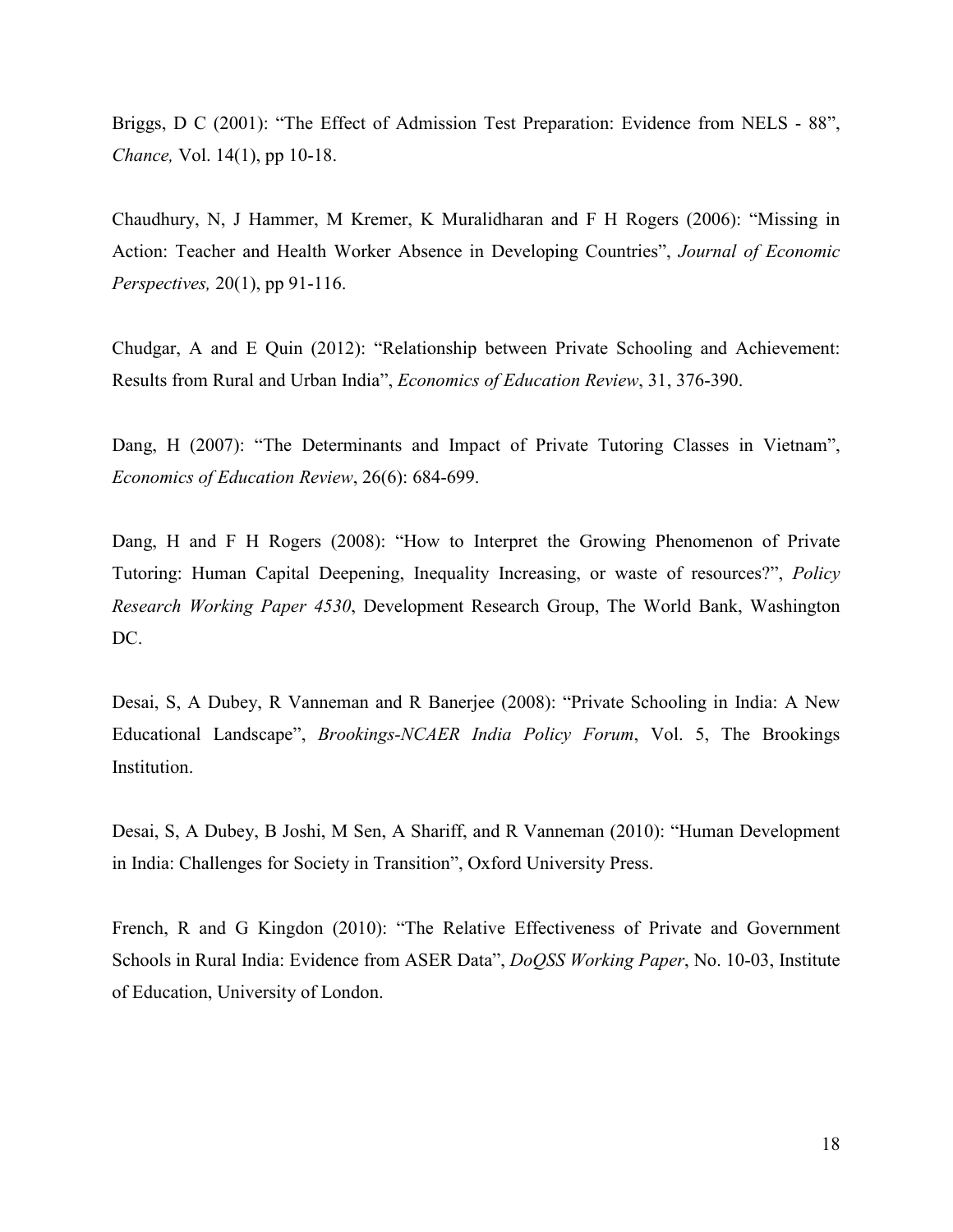Glewwe, P and M Kremer (2006): "Schools, Teachers, and Education Outcomes in Developing Countries" in Eric Hanushek and Finis Welch. (ed). *Handbook of the Economics of Education,*  North Holland.

Glewwe, P, E Hanushek, S Humpage, and R Ravina (2013): "School Resources and Educational Outcomes in Developing Countries: A Review of the Literature from 1990 to 2010" in Glewwe P. (ed) *Education Policy in Developing Countries*, University of Chicago Press, Chicago.

Goyal, S (2009): "Inside the House of Learning: The Relative Performance of Public and Private Schools in Orissa", *Education Economics*, 17(3), pp 315-327

Hanushek, E (2003): "The Failure of Input-based Schooling Policies", *The Economic Journal*, 113(February), F64-F98.

Jayachandran, S (2014): "Incentives to Teach Badly: After-School Tutoring in Developing Countries", *Journal of Development Economics*, Vol. 108, pp 190-205

Kang, C (2007): "Does Money Matter? The Effect of Private Educational Expenditures on Academic Performance", Working Paper No. 0704, Department of Economics, National University of Singapore.

Kang, C & D Ryu (2013): "Do Private Tutoring Expenditures Raise Academic Performance? Evidence from Middle School Students in South Korea", *Asian Economic Journal*, Vol. 27, Issue 1, pp 59-83.

Kim, S & J Lee (2010): "Private Tutoring and Demand for Education in South Korea", *Economic Development and Cultural Change*, Vol. 58, No. 2, pp 259-296.

Kingdon, G (1996): "The Quality and Efficiency of Public and Private Education: A Case Study of Urban India", *Oxford Bulletin of Economics and Statistics*, 58(1), pp 57-82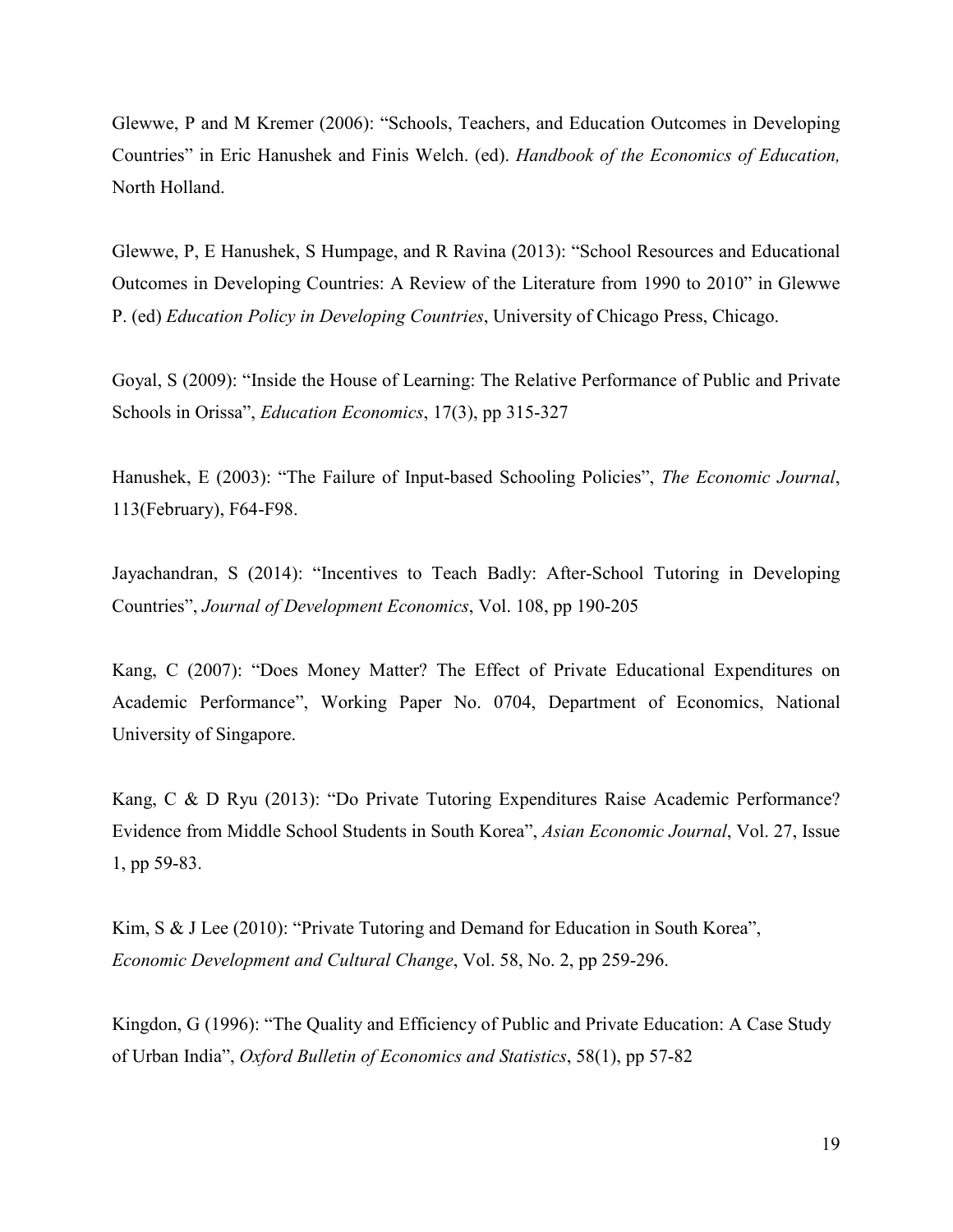Majumdar, M (2014): "The Shadow School System and New Class Divisions in India", Working Paper Series, TRG Poverty and Education, Max Weber Stiftung

Muralidharan, K (2013): "Priorities for Primary Education in India's 12<sup>th</sup> Five Year Plan", *India Policy Forum 2012-13*, Vol. 9, pp 1-46

Muralidharan, K and V Sundararaman (2013): "The Aggregate Effect of School Choice: Evidence from a Two-Stage Experiment in India", *NBER Working Paper* no. 19441, National Bureau of Economic Research, Cambridge, MA.

Muralidharan, K and Y Zieleniak (2013): "Measuring Learning Trajectories in Developing Countries with Longitudinal Data and Item Response Theory", Presentation at *Inequalities in Children's Outcomes in Developing Countries*, University of Oxford (July 8-9).

Paviot, L, N Heinsohn and J Korkman (2008): "Extra Tuition in Southern and Eastern Africa: Coverage, Growth, and Linkages with Pupil Achievement", *International Journal of Educational Development,* 28: pp149-160.

Pritchett, L and A Beatty (2012): "The Negative Consequences of Overambitious Curricula in Developing Countries", *Working Paper 293*¸ Center for Global Development, Washington DC.

Singh, A (2013): "Size and Source of the Private School Premium in Test Scores in India", *Mimeo,* University of Oxford.

Tansel, A and F Bircan (2006): "Demand for Education in Turkey: A Tobit Analysis of Private Tutoring Expenditures", *Economics of Education Review,* 25(3): 303-313.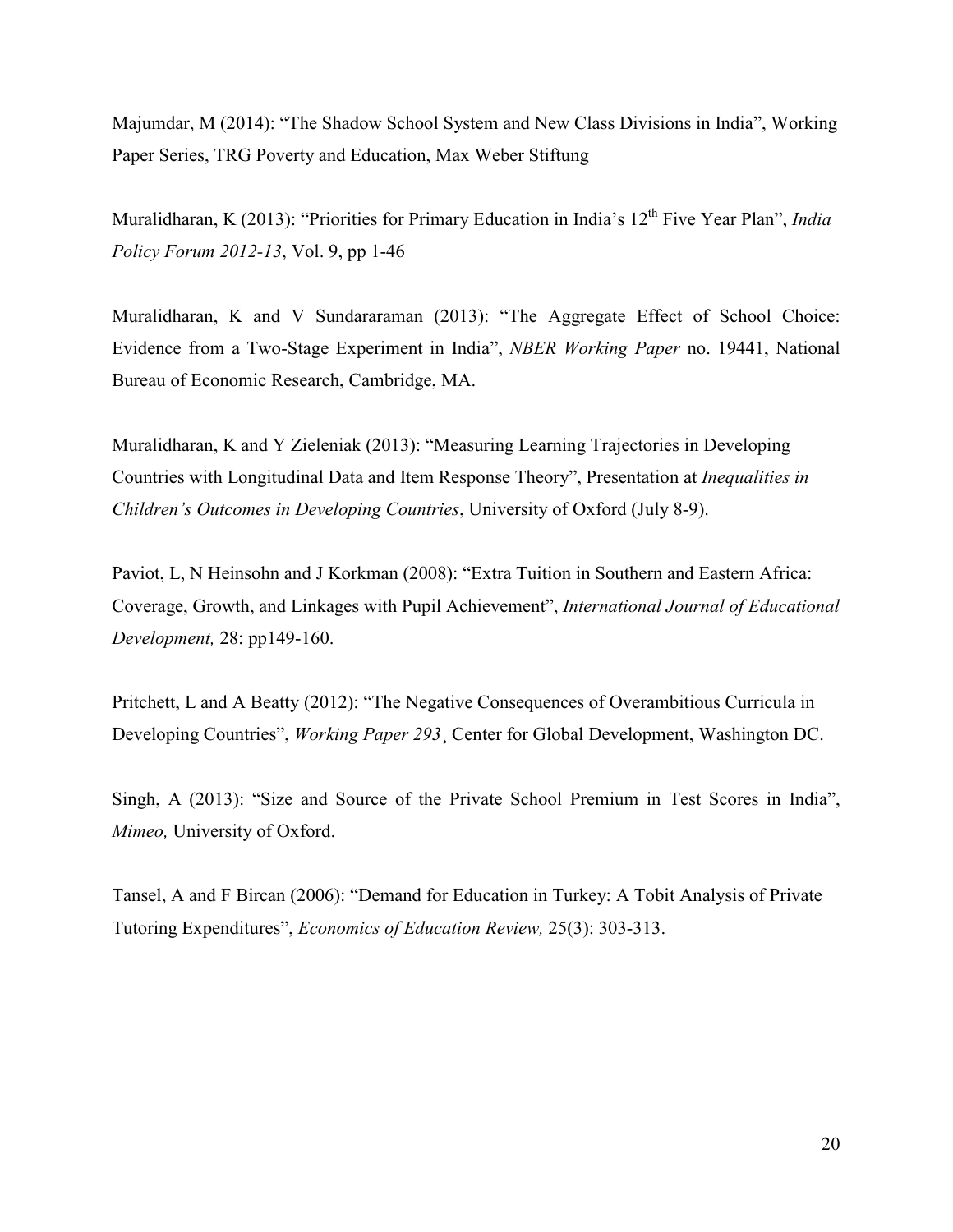



Source: Author calculations from ASER 2011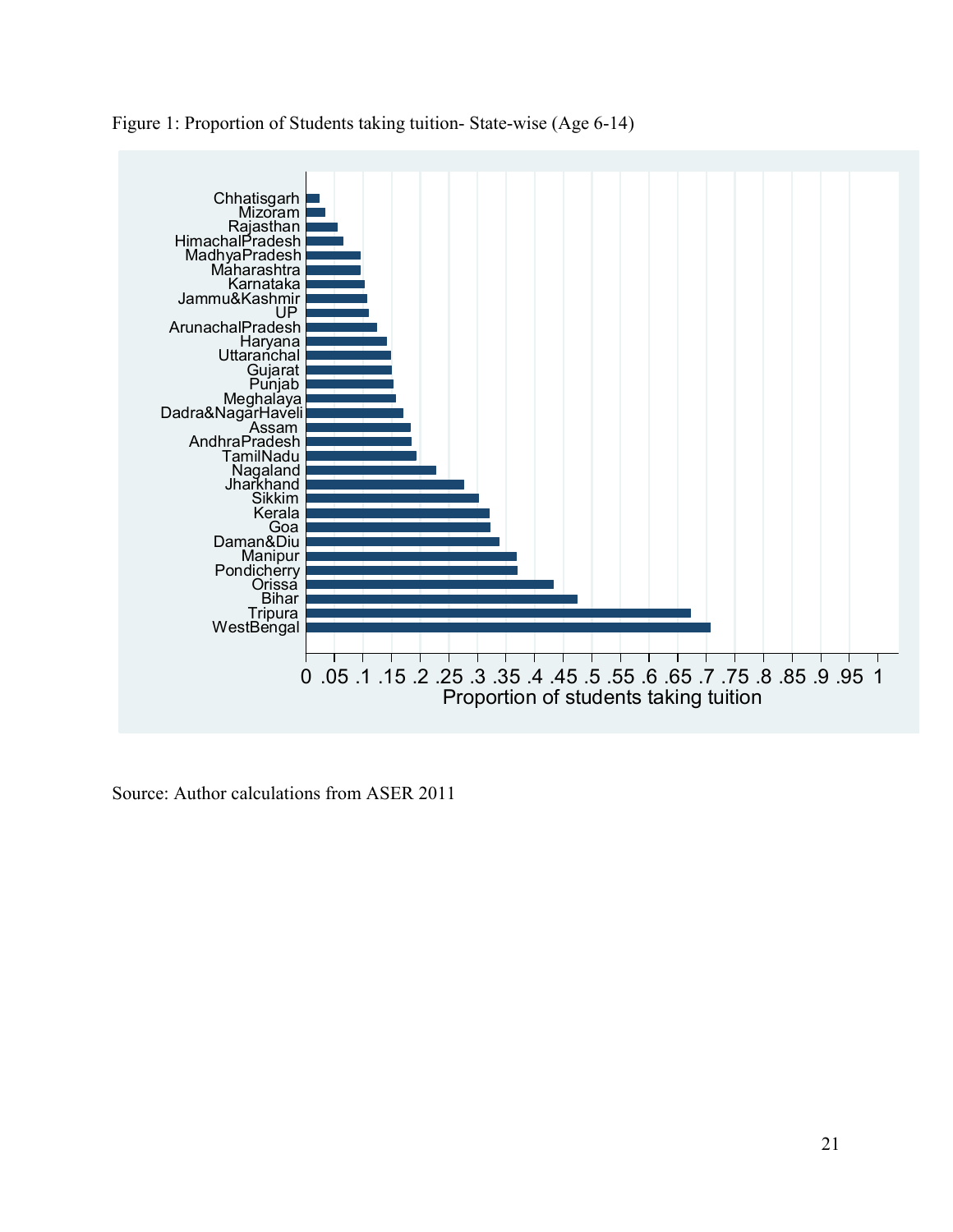|                                                         | <b>ASER</b> |
|---------------------------------------------------------|-------------|
| <b>Variables</b>                                        | 2011        |
| Sample Size (children between ages six to fourteen)     | 439168      |
| <b>Children</b>                                         |             |
| Mean Age (years)                                        | 9.98        |
| Proportion of female students (%)                       | 46.81       |
| Proportion of students attending government schools (%) | 72.73       |
| Mean Language Score (range zero to four)                | 2.63        |
| Mean Math Score (range zero to four)                    | 2.39        |
| Proportion of children attending tuition $(\%)$         | 19.61       |
| Household                                               |             |
| Mother's Education (Grades completed)                   | 3.82        |
| Mother's Age (years)                                    | 34.26       |
| Father's Education (Grades completed)                   | 6.25        |
| Father's Age (years)                                    | 39.32       |
| Proportion of households (%) which                      |             |
| stay in Pucca houses                                    | 36          |
| have toilet facility                                    | 40.92       |
| have TV                                                 | 48.01       |
| get newspaper daily                                     | 10.64       |
| Proportion of Villages (%) with                         |             |
| Pucca road                                              | 74.98       |
| Electricity                                             | 93.02       |
| Post Office                                             | 44          |
| STD booth                                               | 36.7        |
| Bank                                                    | 23.21       |
| <b>PDS</b>                                              | 71.28       |
| PHC                                                     | 43.47       |
| Private Health Clinic                                   | 33.61       |
| Internet Café                                           | 13.39       |
| Private school                                          | 43.99       |

# Table 1: Descriptive statistics – ASER 2011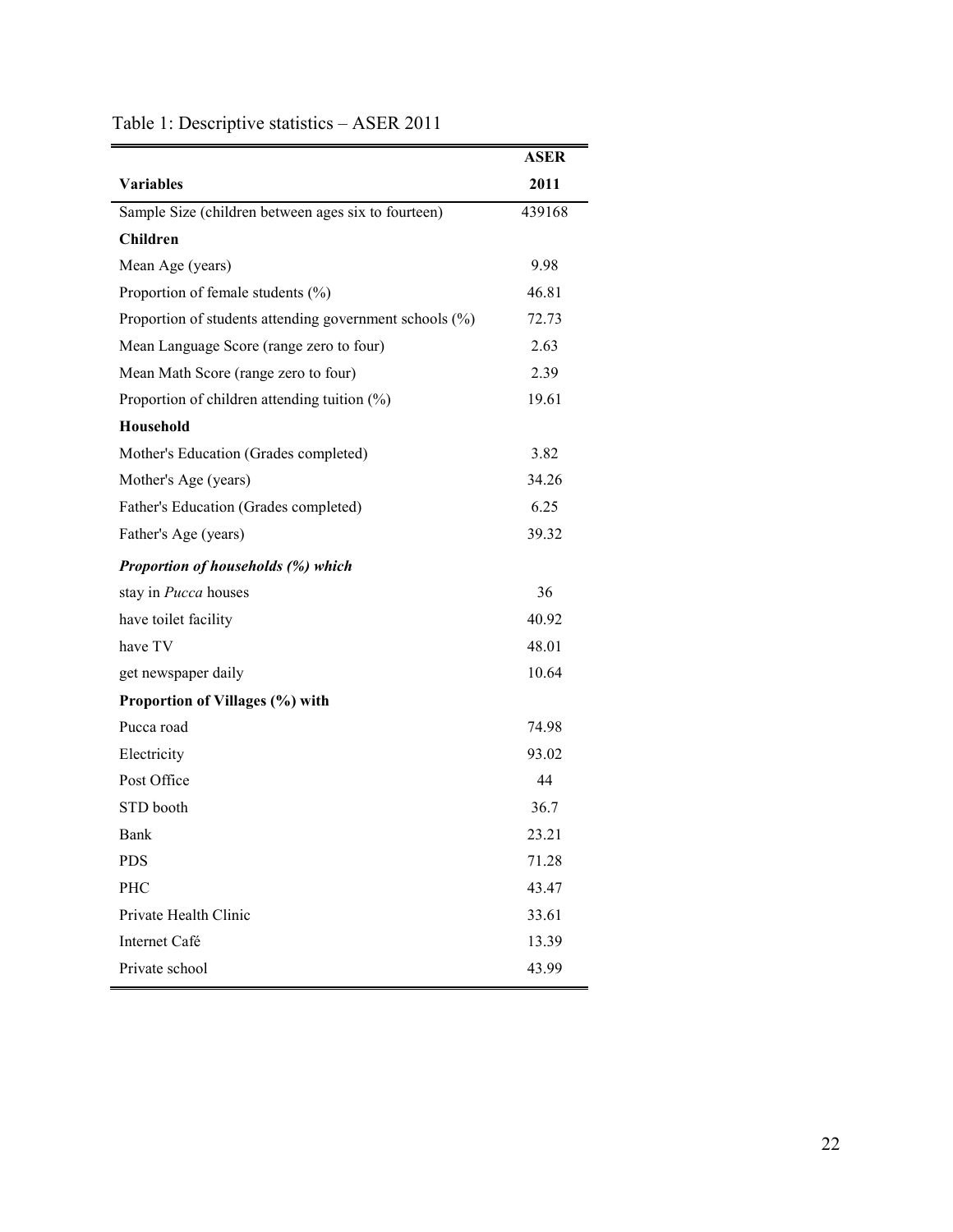|                                              |           | <b>Without State fixed effects</b> | with State fixed effects |                        |                   |                        |
|----------------------------------------------|-----------|------------------------------------|--------------------------|------------------------|-------------------|------------------------|
|                                              | Tuition=1 | Tuition=0                          | <b>Difference</b>        | <b>Standard Errors</b> | <b>Difference</b> | <b>Standard Errors</b> |
|                                              | (1)       | (2)                                | (3)                      | (4)                    | (5)               | (6)                    |
| <b>Child Characteristics</b>                 |           |                                    |                          |                        |                   |                        |
| Grade                                        | 5.076     | 4.57                               | 0.506                    | $(0.010)$ ***          | 0.653             | $(0.011)$ ***          |
| <b>Total Score</b>                           | 5.886     | 4.925                              | 0.961                    | $(0.011)$ ***          | 1.106             | $(0.011)$ ***          |
| Age                                          | 10.339    | 9.945                              | 0.394                    | $(0.010)$ ***          | 0.476             | $(0.011)$ ***          |
| Whether attend government school             | 0.668     | 0.729                              | $-0.061$                 | $(0.002)$ ***          | $-0.155$          | $(0.002)$ ***          |
| Female                                       | 0.434     | 0.474                              | $-0.04$                  | $(0.002)$ ***          | $-0.051$          | $(0.002)$ ***          |
| Standard till which mother has been educated | 5.266     | 3.6                                | 1.666                    | $(0.019)$ ***          | 1.816             | $(0.019)$ ***          |
| Standard till which father has been educated | 7.547     | 6.111                              | 1.436                    | $(0.021)$ ***          | 1.905             | $(0.022)$ ***          |
| Mother's Age                                 | 34.141    | 34.301                             | $-0.16$                  | $(0.030)$ ***          | $-0.371$          | $(0.031)$ ***          |
| Father's Age                                 | 39.548    | 39.254                             | 0.294                    | $(0.033)$ ***          | $-0.355$          | $(0.035)$ ***          |
| <b>Household Characteristics</b>             |           |                                    |                          |                        |                   |                        |
| Proportion staying in pucca households       | 0.397     | 0.307                              | 0.09                     | $(0.002)$ ***          | 0.137             | $(0.002)$ ***          |
| Proportion staying in semi-pucca households  | 0.303     | 0.33                               | $-0.027$                 | $(0.002)$ ***          | $-0.004$          | $(0.002)$ **           |

## **Table 2: Characteristics of children attending private tuition (ASER 2011)**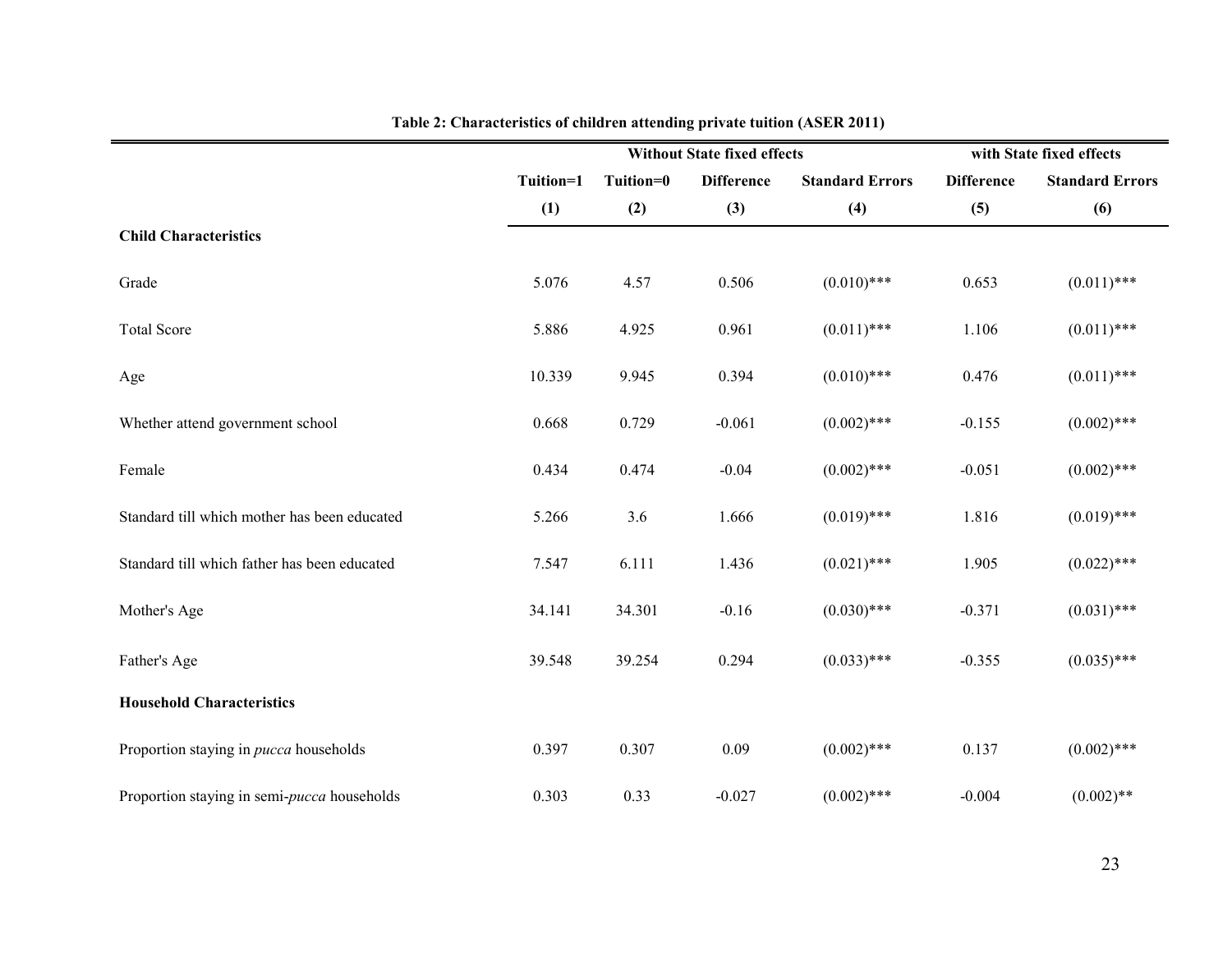| Proportion who has electricity connection in the house | 0.748 | 0.729 | 0.019            | $(0.002)$ *** | 0.098 | $(0.002)$ *** |
|--------------------------------------------------------|-------|-------|------------------|---------------|-------|---------------|
| Proportion who has toilet in the house                 | 0.517 | 0.395 | 0.122            | $(0.002)$ *** | 0.157 | $(0.002)$ *** |
| Proportion who has TV in the house                     | 0.551 | 0.473 | 0.078            | $(0.002)$ *** | 0.17  | $(0.002)$ *** |
| Proportion who has mobile in the house                 | 0.805 | 0.726 | 0.079            | $(0.002)$ *** | 0.144 | $(0.002)$ *** |
| Proportion who get newspaper daily                     | 0.17  | 0.095 | 0.075            | $(0.001)$ *** | 0.091 | $(0.001)$ *** |
| Proportion who has any reading material                | 0.274 | 0.222 | 0.052            | $(0.002)$ *** | 0.08  | $(0.002)$ *** |
| Proportion who has computer at home                    | 0.169 | 0.1   | 0.069            | $(0.001)$ *** | 0.087 | $(0.001)$ *** |
| <b>Village Characteristics</b>                         |       |       |                  |               |       |               |
| Is the Village connected by a pucca road               | 0.756 | 0.756 | $\boldsymbol{0}$ | $-0.002$      | 0.065 | $(0.002)$ *** |
| Does the Village have electricity                      | 0.921 | 0.937 | $-0.016$         | $(0.001)$ *** | 0.026 | $(0.001)$ *** |
| Does the Village have a post office                    | 0.494 | 0.432 | 0.062            | $(0.002)$ *** | 0.083 | $(0.002)$ *** |
| Does the Village have a bank                           | 0.283 | 0.225 | 0.058            | $(0.002)$ *** | 0.078 | $(0.002)$ *** |
| Does the Village have a PDS system                     | 0.722 | 0.722 | $\boldsymbol{0}$ | $-0.002$      | 0.058 | $(0.002)$ *** |
| Does the Village have a Primary Health Centre          | 0.46  | 0.432 | 0.028            | $(0.002)$ *** | 0.071 | $(0.002)$ *** |
| Does the Village have a Private Health Centre          | 0.379 | 0.335 | 0.044            | $(0.002)$ *** | 0.082 | $(0.002)$ *** |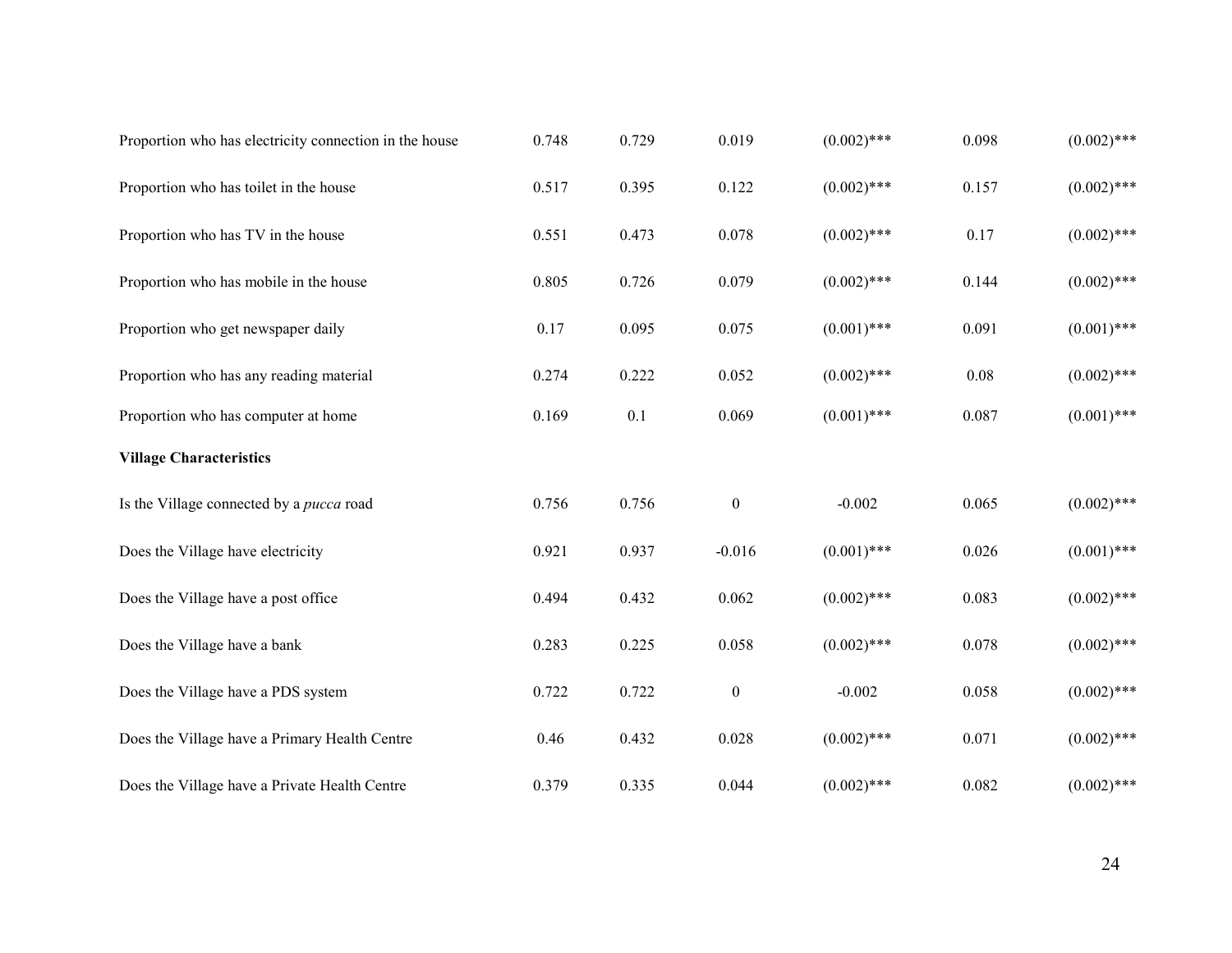| Does the village have an internet Café | 0.186 | 0.125 | 0.061 | $(0.001)$ *** | 0.064 | $(0.001)$ *** |
|----------------------------------------|-------|-------|-------|---------------|-------|---------------|
| Does the Village have a Private school | 0.467 | 0.447 | 0.02  | $(0.002)$ *** | 0.089 | $(0.002)$ *** |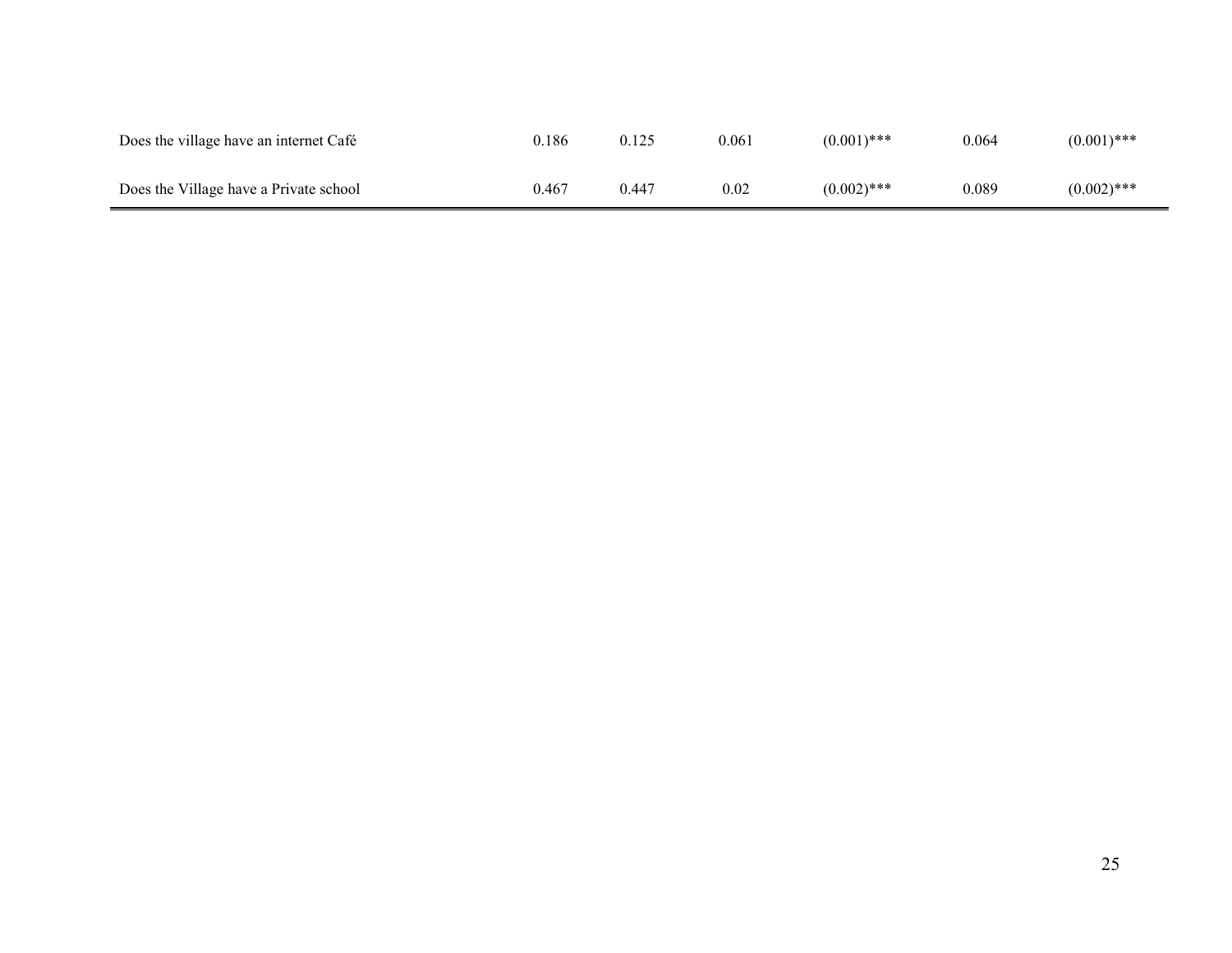|                                          |               | Adding        |               |                 |                  |                |
|------------------------------------------|---------------|---------------|---------------|-----------------|------------------|----------------|
|                                          |               | Child,        |               |                 | Child &          |                |
|                                          |               | household     |               | Col.            | Household        | Child          |
|                                          | No            | and village   | $Col.(2) +$   | $(2)$ +District | Controls +       | Controls       |
|                                          | controls      | controls      | State FE      | FE              | Village FE       | $+{\rm HH}$ FE |
|                                          | $\mathbf{1}$  | 2             | 3             | 4               | 5                | 6              |
| Whether child attends tuition            | 0.359         | 0.147         | 0.133         | 0.146           | 0.15             | 0.138          |
|                                          | $(0.004)$ *** | $(0.003)$ *** | $(0.004)$ *** | $(0.004)$ ***   | $(0.005)$ ***    | $(0.010)$ ***  |
| Grade in which the child is studying     |               | 0.168         | 0.174         | 0.172           | 0.168            | 0.138          |
|                                          |               | $(0.001)$ *** | $(0.001)$ *** | $(0.001)$ ***   | $(0.001)$ ***    | $(0.002)$ ***  |
| Age of the child                         |               | 0.077         | 0.072         | 0.075           | 0.079            | 0.118          |
|                                          |               | $(0.001)$ *** | $(0.001)$ *** | $(0.001)$ ***   | $(0.001)$ ***    | $(0.002)$ ***  |
| School type $(1 =$ government<br>school) |               | $-0.128$      | $-0.177$      | $-0.187$        | $-0.199$         | $-0.134$       |
|                                          |               | $(0.003)$ *** | $(0.003)$ *** | $(0.003)$ ***   | $(0.005)$ ***    | $(0.007)$ ***  |
| Gender of the child $(1 =$ female)       |               | $-0.039$      | $-0.036$      | $-0.033$        | $-0.028$         | $-0.034$       |
|                                          |               | $(0.003)$ *** | $(0.003)$ *** | $(0.003)$ ***   | $(0.002)$ ***    | $(0.003)$ ***  |
| Grade up to which mother studied         |               | 0.018         | 0.014         | 0.014           | 0.012            | 0.005          |
|                                          |               | $(0.000)$ *** | $(0.000)$ *** | $(0.000)$ ***   | $(0.000)$ ***    | $(0.002)$ **   |
| Grade up to which father studied         |               | 0.011         | 0.013         | 0.013           | 0.012            | 0.004          |
|                                          |               | $(0.000)$ *** | $(0.000)$ *** | $(0.000)$ ***   | $(0.000)$ ***    | $(0.002)$ **   |
| Mother's age                             |               | 0.002         | 0.002         | 0.001           | $\boldsymbol{0}$ | $-0.001$       |
|                                          |               | $(0.000)$ *** | $(0.000)$ *** | $(0.000)$ **    | (0)              | (0.002)        |
| Father's age                             |               | $-0.002$      | $-0.002$      | $-0.001$        | $\boldsymbol{0}$ | 0.001          |
|                                          |               | $(0.000)$ *** | $(0.000)$ *** | $(0.000)$ ***   | (0)              | (0.001)        |
| Constant                                 | $-0.046$      | $-1.757$      | $-1.686$      | $-1.664$        | $-1.647$         | $-1.751$       |

#### Table 3: Private Tuitions and Standardized Aggregate Score (Math+Reading)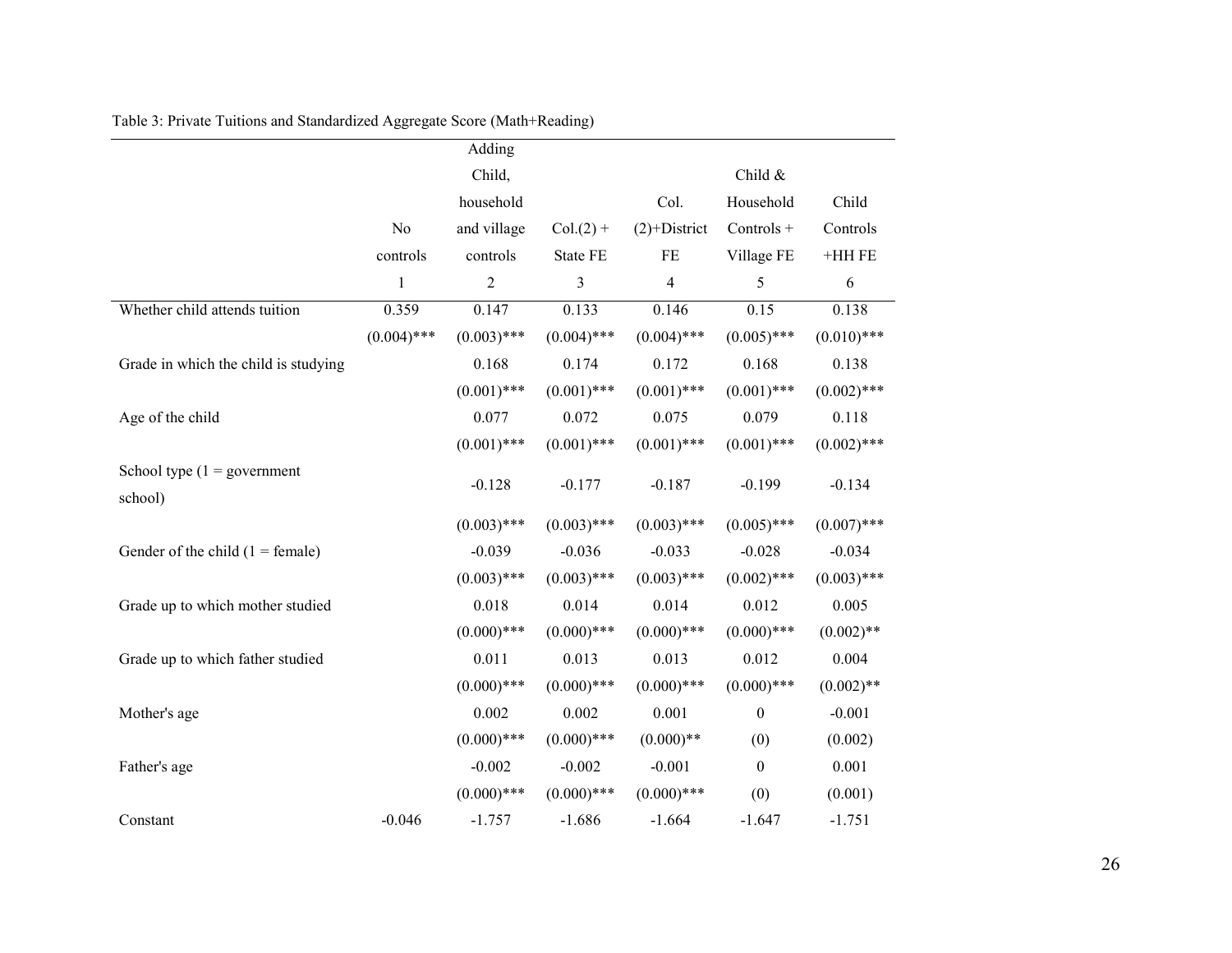| $(0.002)$ *** | $(0.012)$ *** | $(0.012)$ *** | $(0.012)$ *** | $(0.013)$ *** | $(0.056)$ *** |
|---------------|---------------|---------------|---------------|---------------|---------------|
| 342477        | 245138        | 245138        | 245138        | 266056        | 281970        |
| 0.02          | 0.49          | 0.48          | 0.49          | 0.51          | 0.57          |
| N             | Y             | Y             | Y             | Y             | Y             |
| N             | Y             | Y             | Y             | Y             | N             |
| N             | Y             | Y             | Y             | N             | N             |
| N             | N             | Y             | N             | N             | N             |
| N             | N             | N             | Y             | N             | N             |
| N             | N             | N             | N             | Y             | N             |
| N             | N             | N             | N             | N             | Y             |
|               |               |               |               |               |               |

*Note*: All columns are estimated using OLS; robust standard errors in parentheses (clustered at village level);

*Dependent variable*: Standardized score (Math + Reading);

*Independent variables*: **Child control variables** include whether the child attends private tuition; class in which the child is studying at present; age of the child; sex of the child; type of school attended by the child (government or private); age and education of the child's parents; **Household control variables** include type of housing; electricity connection;

availability of toilets; ownership of TV and mobile phone; whether gets newspapers or other reading material; knowledge of using computers; **Village control variables** include whether village has paved road; electricity connection; post office; telephone connection; bank branch; public or private health facility; government or private school;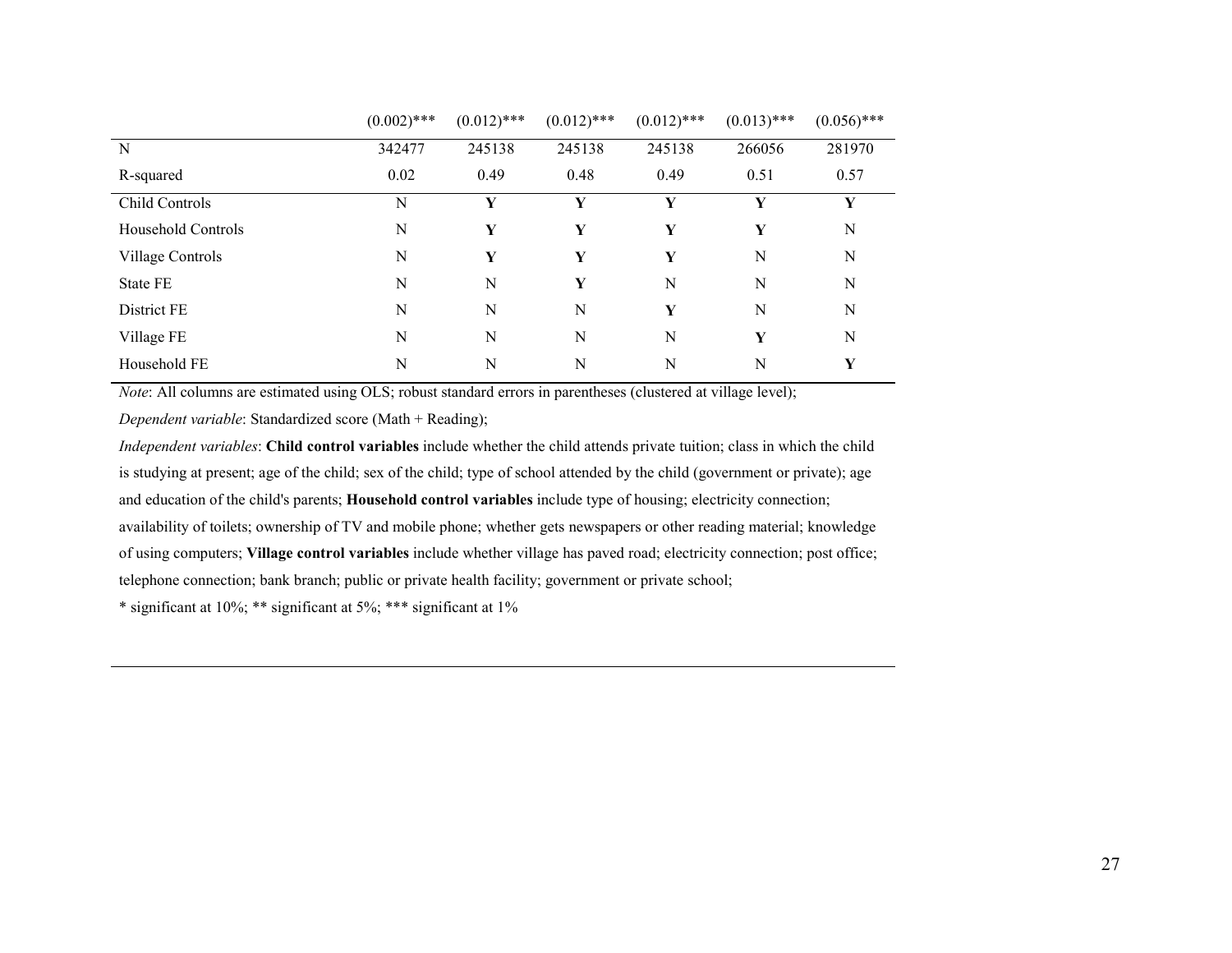|                               |                                                  | <b>Standardized Math</b>    | <b>Standardized</b>                              |                             |  |
|-------------------------------|--------------------------------------------------|-----------------------------|--------------------------------------------------|-----------------------------|--|
|                               |                                                  | <b>Score</b>                | <b>Language Score</b>                            |                             |  |
|                               | Child &<br>Household<br>Controls +<br>Village FE | Child<br>Controls<br>+HH FE | Child &<br>Household<br>Controls +<br>Village FE | Child<br>Controls<br>+HH FE |  |
|                               | (1a)                                             | (1b)                        | (2a)                                             | (2b)                        |  |
| Whether child attends tuition | 0.164                                            | 0.16                        | 0.127                                            | 0.11                        |  |
|                               | $(0.005)$ ***                                    | $(0.010)$ ***               | $(0.005)$ ***                                    | $(0.010)$ ***               |  |
| $\overline{N}$                | 266,421                                          | 282,363                     | 267,749                                          | 283,827                     |  |
| R-squared                     | 0.47                                             | 0.52                        | 0.46                                             | 0.5                         |  |
| Child Controls                | $\mathbf Y$                                      | Y                           | Y                                                | Y                           |  |
| Household Controls            | Y                                                | N                           | $\mathbf Y$                                      | N                           |  |
| Village Controls              | N                                                | N                           | N                                                | N                           |  |
| <b>State FE</b>               | N                                                | N                           | N                                                | N                           |  |
| District FE                   | N                                                | N                           | N                                                | N                           |  |
| Village FE                    | Y                                                | N                           | Y                                                | N                           |  |
| Household FE                  | N                                                | Y                           | N                                                | Y                           |  |

Table 4: Private Tuitions and Standardized Score in Math & Reading

*Note*: All columns are estimated using OLS; robust standard Errors in parentheses

(clustered at village level);

**Dependent variable**: Standardized score in Math (col. 1a & 1b); Standardized score in Language (col. 2a  $& 2b$ );

*Independent variables*: **Child control variables** include whether the child attends private tuition; grade in which the child is studying at present; age of the child; sex of the child; type of school attended by the child (government or private); age and education of the child's parents; **Household control variables** include type of housing; electricity connection; availability of toilets; ownership of TV and mobile phone; whether gets newspapers or other reading material; knowledge of using computers;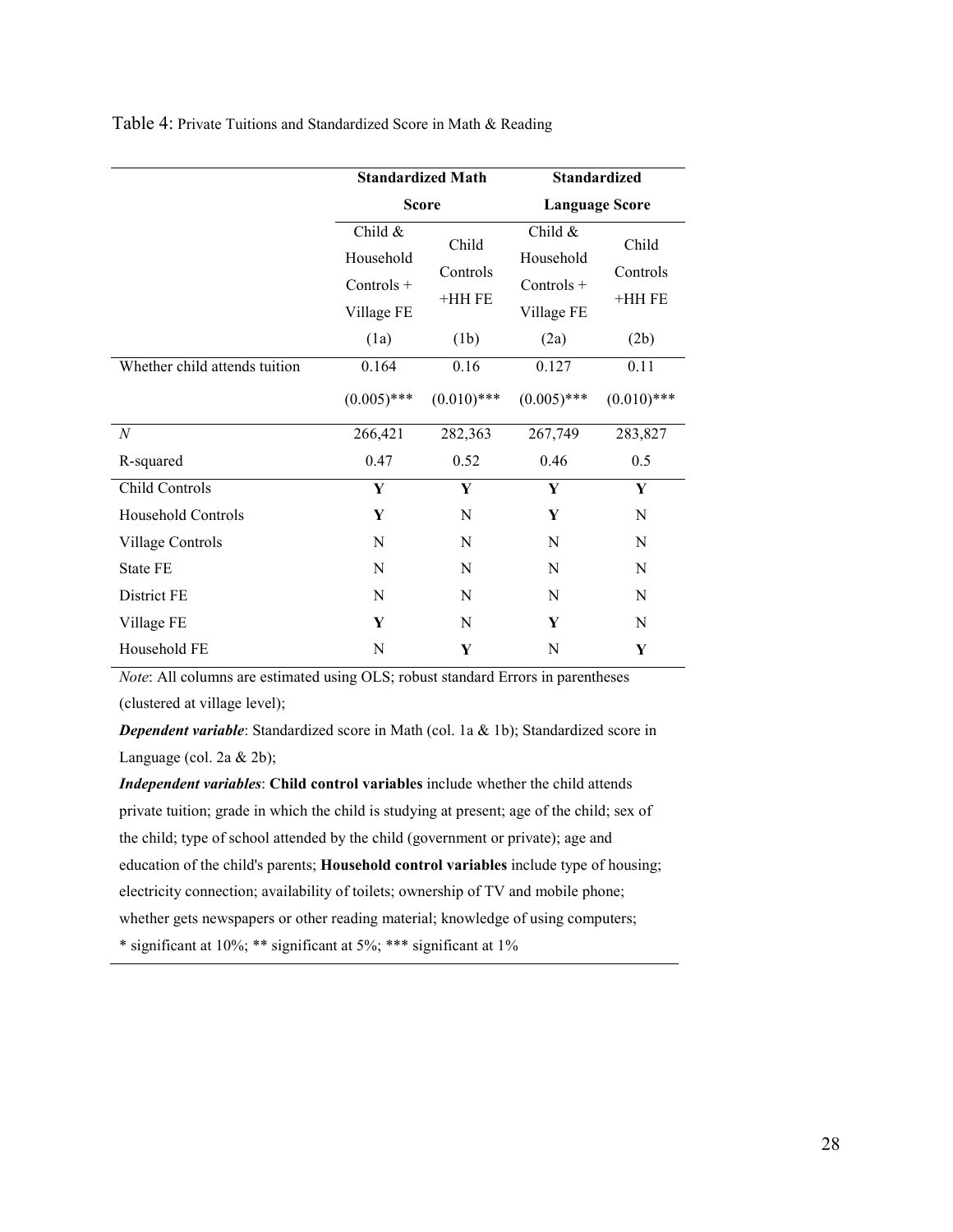|                               | Age group 6-10 years |               |  |
|-------------------------------|----------------------|---------------|--|
|                               | Child &              | Child         |  |
|                               | Household            | Controls      |  |
|                               | $Controls +$         | +HH FE        |  |
|                               | Village FE           |               |  |
|                               | (1)                  | (2)           |  |
| Whether child attends tuition | 0.186                | 0.236         |  |
|                               | $(0.007)$ ***        | $(0.020)$ *** |  |
| N                             | 147,272              | 147,272       |  |
| R-squared                     | 0.44                 | 0.6           |  |
| Child Controls                | Y                    | Y             |  |
| Household Controls            | Y                    | N             |  |
| Village Controls              | N                    | N             |  |
| <b>State FE</b>               | N                    | N             |  |
| District FE                   | N                    | N             |  |
| Village FE                    | Y                    | N             |  |
| Household FE                  | N                    | Y             |  |

Table 5: Private Tuitions and Standardized Aggregate Score (Math+Reading) for students aged 6-10 years

*Note*: All columns are estimated using OLS; robust standard Errors in parentheses (clustered at village level); *Dependent variable*: Standardized score in Math (col. 1a & 1b); Standardized score in Language (col. 2a & 2b) *Independent variables*: **Child control variables** include whether the child attends private tuition; grade in which the child is studying at present; age of the child; sex of the child; type of school attended by the child (government or private); age and education of the child's parents; **Household control variables** include type of housing; electricity connection; availability of toilets; ownership of TV and mobile phone; whether gets newspapers or other reading material; knowledge of using computers;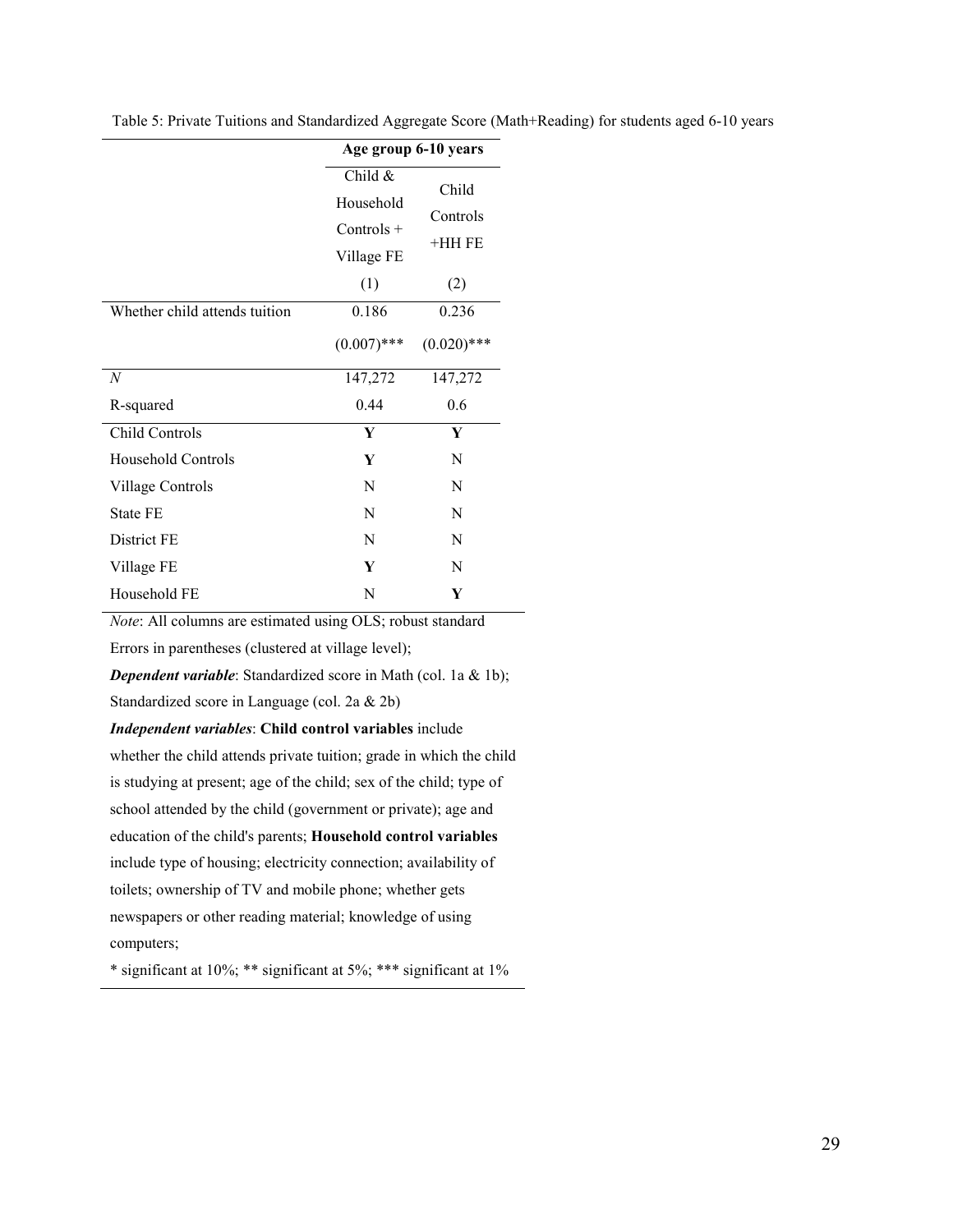|                               | <b>Bihar</b>                                        |                                     | <b>West Bengal</b>                                 |                                     |                                                    | Orissa                              | Bihar+West                                       |                                     |
|-------------------------------|-----------------------------------------------------|-------------------------------------|----------------------------------------------------|-------------------------------------|----------------------------------------------------|-------------------------------------|--------------------------------------------------|-------------------------------------|
|                               |                                                     |                                     |                                                    |                                     |                                                    |                                     | <b>Bengal+Orissa</b>                             |                                     |
|                               | Child $\&$<br>Household<br>Controls +<br>Village FE | Child<br>Controls<br>$+{\rm HH}$ FE | Child &<br>Household<br>$Controls +$<br>Village FE | Child<br>Controls<br>$+{\rm HH}$ FE | Child &<br>Household<br>$Controls +$<br>Village FE | Child<br>Controls<br>$+{\rm HH}$ FE | Child &<br>Household<br>Controls +<br>Village FE | Child<br>Controls<br>$+{\rm HH}$ FE |
|                               | (1a)                                                | (1b)                                | (2a)                                               | (2b)                                | (3a)                                               | (3b)                                | (4a)                                             | (4b)                                |
| Whether child attends tuition | 0.177                                               | 0.223                               | 0.185                                              | 0.216                               | 0.237                                              | 0.182                               | 0.198                                            | 0.228                               |
|                               | $(0.012)$ ***                                       | $(0.022)$ ***                       | $(0.026)$ ***                                      | $(0.055)$ ***                       | $(0.020)$ ***                                      | $(0.053)$ ***                       | $(0.010)$ ***                                    | $(0.019)$ ***                       |
| $\overline{N}$                | 25,158                                              | 27,311                              | 6,038                                              | 6,411                               | 9,888                                              | 10,286                              | 41,084                                           | 44,008                              |
| R-squared                     | 0.53                                                | 0.58                                | 0.47                                               | 0.53                                | 0.51                                               | 0.59                                | 0.51                                             | 0.57                                |
| Child Controls                | Y                                                   | Y                                   | Y                                                  | Y                                   | Y                                                  | Y                                   | Y                                                | $\mathbf Y$                         |
| Household Controls            | Y                                                   | $\mathbf N$                         | Y                                                  | $\mathbf N$                         | $\mathbf Y$                                        | ${\bf N}$                           | $\mathbf Y$                                      | $\mathbf N$                         |
| Village Controls              | N                                                   | ${\bf N}$                           | ${\bf N}$                                          | $\mathbf N$                         | ${\bf N}$                                          | ${\bf N}$                           | ${\bf N}$                                        | ${\bf N}$                           |
| State FE                      | $\mathbf N$                                         | N                                   | ${\bf N}$                                          | ${\bf N}$                           | ${\bf N}$                                          | ${\bf N}$                           | ${\bf N}$                                        | $\mathbf N$                         |
| District FE                   | $\mathbf N$                                         | $\mathbf N$                         | ${\bf N}$                                          | ${\bf N}$                           | ${\bf N}$                                          | ${\bf N}$                           | ${\bf N}$                                        | ${\bf N}$                           |
| Village FE                    | $\mathbf Y$                                         | $\mathbf N$                         | Y                                                  | $\mathbf N$                         | $\mathbf Y$                                        | ${\bf N}$                           | $\mathbf Y$                                      | $\mathbf N$                         |
| Household FE                  | $\mathbf N$                                         | $\mathbf Y$                         | N                                                  | Y                                   | ${\bf N}$                                          | Y                                   | ${\bf N}$                                        | $\mathbf Y$                         |

Table 6: Private Tuitions and Standardized Aggregate Score (Math+Reading) for state-specific Samples

*Note*: All columns are estimated using OLS; Standard Errors in parentheses (clustered at village level); \* significant at 10%; \*\* significant at 5%; \*\*\* significant at 1%

*Dependent variable*: Standardized score (Math + Reading);

*Independent variables*: **Child control variables** include whether the child attends private tuition; grade in which the child is studying at present; age of the child; sex of the child; type of school attended by the child (government or private); age and education of the child's parents; **Household control variables**include type of housing; electricity connection; availability of toilets; ownership of TV and mobile phone; whether gets newspapers or other reading material; knowledge of using computers;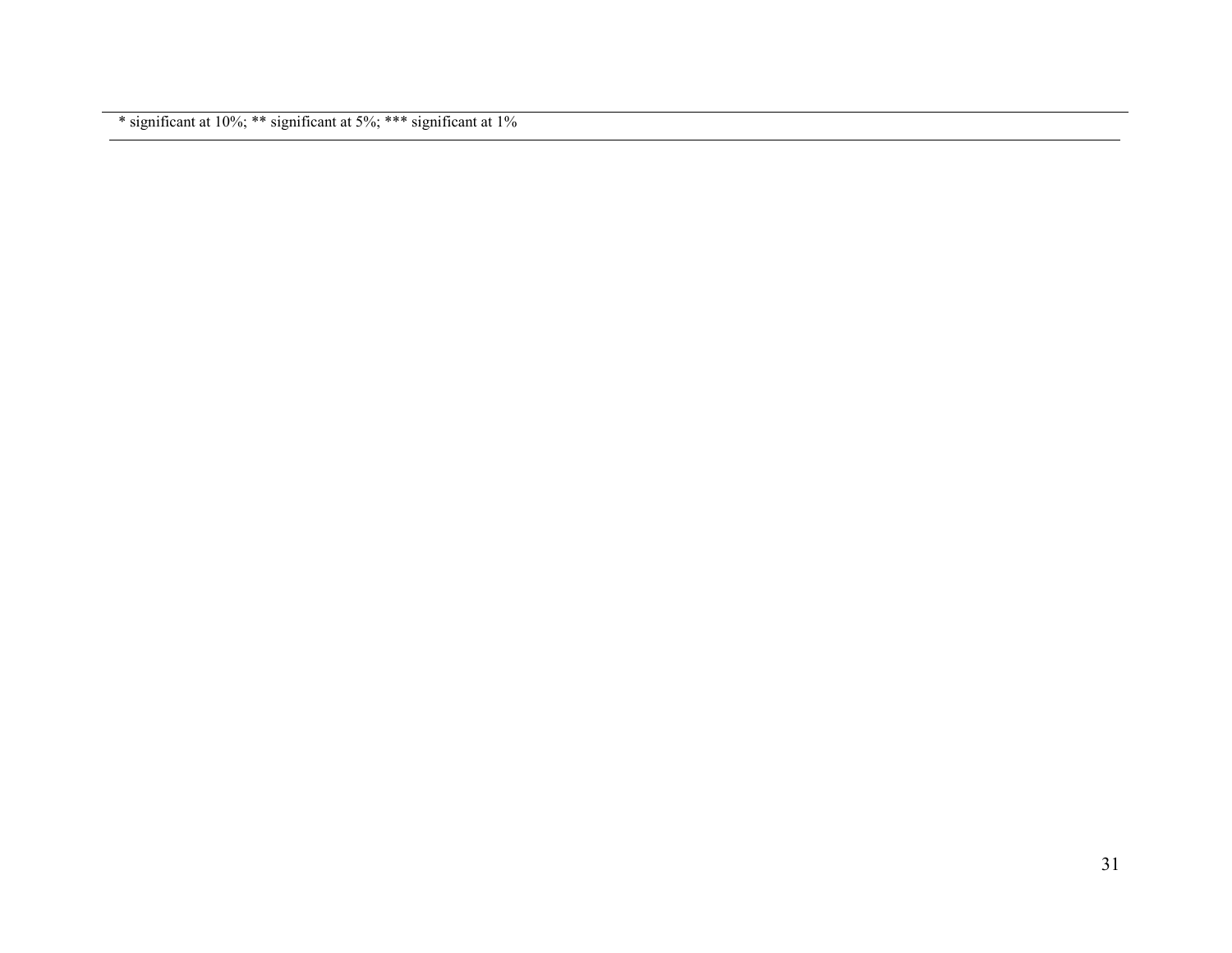#### Table 7 A: Private Tuition and Learning Outcomes: Interaction Effects

|                                       | School        |                                     | House         |                                           | Gender of     |
|---------------------------------------|---------------|-------------------------------------|---------------|-------------------------------------------|---------------|
|                                       | Type          |                                     | Type          |                                           | Child         |
|                                       | (1)           |                                     | (2)           |                                           | (3)           |
| Whether child attends tuition         | 0.063         | Whether child attends tuition       | 0.119         | Whether child attends tuition             | 0.137         |
|                                       | $(0.013)$ *** |                                     | $(0.006)$ *** |                                           | $(0.010)$ *** |
| School type $(1 =$ government school) | $-0.153$      | House Type $(=1$ if non-pucca)      | $-0.047$      | Gender of the child $(1 = \text{female})$ | $-0.035$      |
|                                       | $(0.008)$ *** |                                     | $(0.004)$ *** |                                           | $(0.003)$ *** |
| <b>Private Tuition * School Type</b>  | 0.117         | <b>Private Tuition * House Type</b> | 0.054         | <b>Private Tuition * Gender</b>           | 0.002         |
|                                       | $(0.015)$ *** |                                     | $(0.008)$ *** |                                           | $-0.008$      |
| Observations                          | 281970        | Observations                        | 266056        | Observations                              | 281970        |
| R-squared                             | 0.57          | R-squared                           | 0.51          | R-squared                                 | 0.57          |
| Child Controls                        | Y             | Child Controls                      | Y             | Child Controls                            | $\mathbf Y$   |
| <b>Household Controls</b>             | N             | Household Controls                  | Y             | Household Controls                        | N             |
| Village Controls                      | N             | Village Controls                    | N             | Village Controls                          | N             |
| State FE                              | N             | <b>State FE</b>                     | N             | <b>State FE</b>                           | N             |
| District FE                           | N             | District FE                         | ${\bf N}$     | District FE                               | N             |
| Village FE                            | N             | Village FE                          | Y             | Village FE                                | N             |
| Household FE                          | $\mathbf Y$   | Household FE                        | N             | Household FE                              | Y             |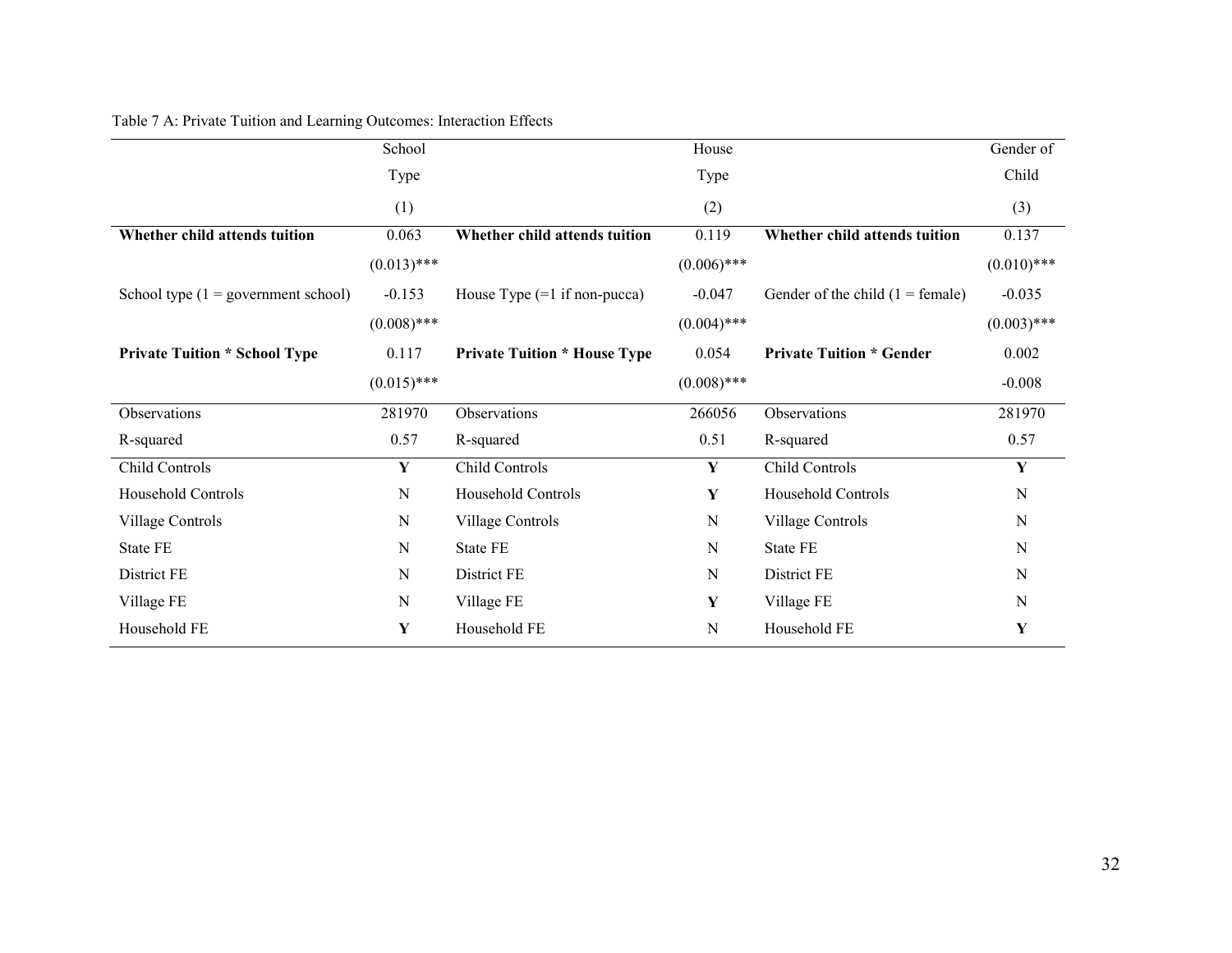|                                     | Mother's         |                                     | Father's         |
|-------------------------------------|------------------|-------------------------------------|------------------|
|                                     | <b>Schooling</b> |                                     | <b>Schooling</b> |
| Whether child attends tuition       | 0.222            | Whether child attends tuition       | 0.245            |
|                                     | $(0.015)$ ***    |                                     | $(0.020)$ ***    |
| <b>Mother's Schooling</b>           |                  | <b>Father's Schooling</b>           |                  |
| Category 1 (Grades 1-5)             | $-0.017$         | Category 1 (Grades 1-5)             | 0.007            |
|                                     | $-0.027$         |                                     | $-0.029$         |
| Category 2 (Grades 6-8)             | 0.023            | Category 2 (Grades 6-8)             | 0.025            |
|                                     | $-0.026$         |                                     | $-0.027$         |
| Category 3 (Grades 9-12)            | 0.086            | Category 3 (Grades 9-12)            | 0.061            |
|                                     | $(0.029)$ ***    |                                     | $(0.027)$ **     |
| Category 4 (Above 12)               | 0.153            | Category 4 (Above 12)               | 0.092            |
|                                     | $(0.055)$ ***    |                                     | $(0.035)$ ***    |
| <b>Private Tuition * Category 1</b> | $-0.054$         | <b>Private Tuition * Category 1</b> | $-0.056$         |
|                                     | $(0.026)$ **     |                                     | $(0.029)*$       |
| <b>Private Tuition * Category 2</b> | $-0.147$         | <b>Private Tuition * Category 2</b> | $-0.096$         |
|                                     | $(0.024)$ ***    |                                     | $(0.027)$ ***    |
| <b>Private Tuition * Category 3</b> | $-0.215$         | <b>Private Tuition * Category 3</b> | $-0.169$         |
|                                     | $(0.022)$ ***    |                                     | $(0.024)$ ***    |
| <b>Private Tuition * Category 4</b> | $-0.242$         | <b>Private Tuition * Category 4</b> | $-0.193$         |
|                                     | $(0.058)$ ***    |                                     | $(0.034)$ ***    |
| Observations                        | 281970           | Observations                        | 281970           |
| R-squared                           | 0.57             | R-squared                           | 0.57             |
| Child Controls                      | Y                | Child Controls                      | $\mathbf Y$      |
| <b>Household Controls</b>           | $\mathbf N$      | Household Controls                  | $\mathbf N$      |
| Village Controls                    | N                | Village Controls                    | N                |

Table 7 B: Private Tuition and Learning Outcomes: Interaction Effects